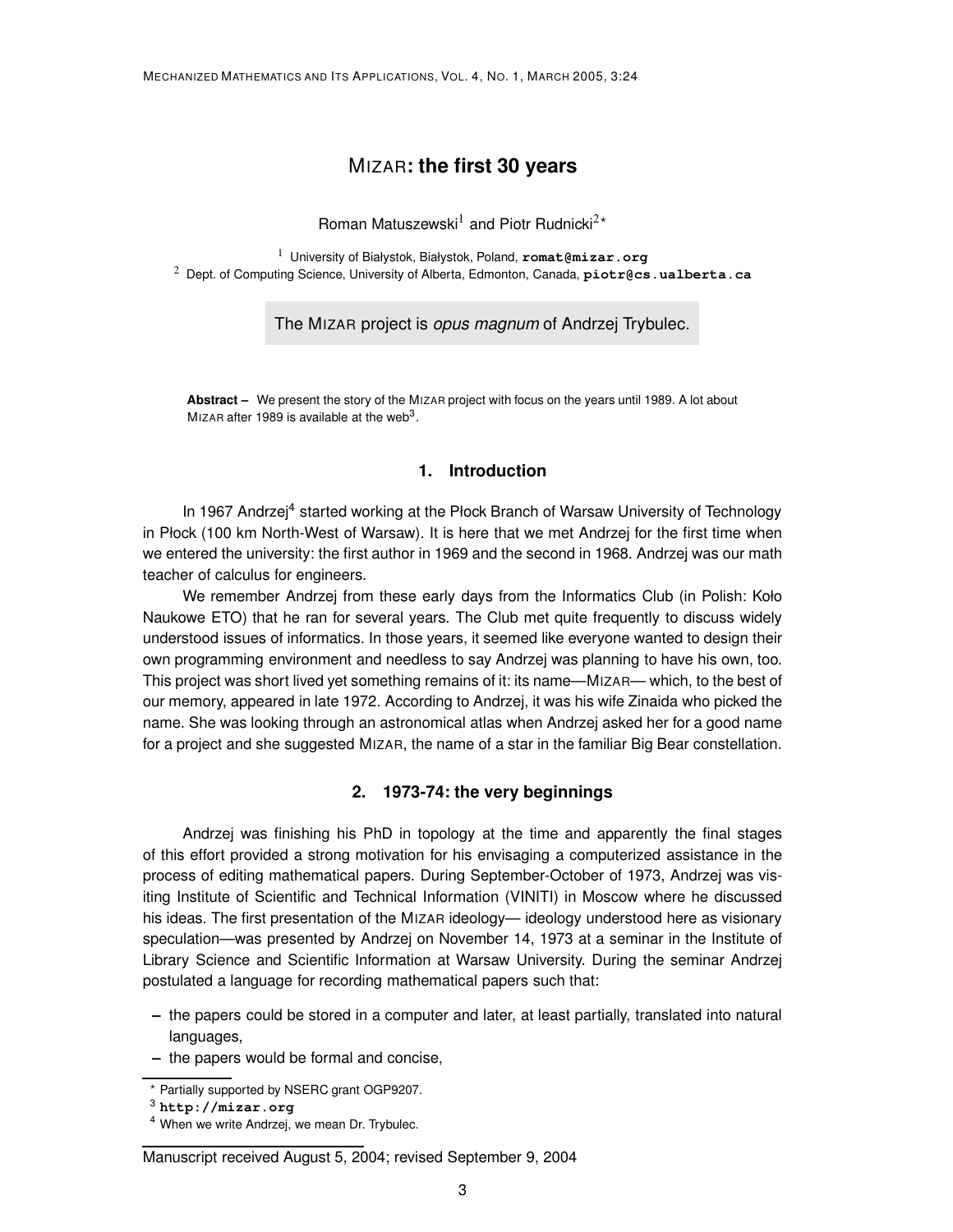- **–** it would form a basis for the construction of an automated information system for mathematics,
- **–** it would facilitate detection of errors, verification of references, elimination of repeated theorems, etc.
- **–** it would open a way to machine assisted education of the art of proving theorems,
- **–** it would enable automated generation of input into typesetting systems.

It is worth stressing that in this initial stage, the question of proof-checking has barely been mentioned; the main stress was placed on editorial work. Andrzej initiated a group effort of translating, into the yet non-existing language, a paper by H. Patkowska, A homotopy extension theorem for fundamental sequences, Fund. Math. 64 (1969), pp. 87-89. In the long term, this strategy proved to be the best way to arrive at a practical language for formalizing mathematics.

The first experiments with implementing a version of MIZAR for propositional logic started in the Fall of 1974 by Andrzej, Krzysztof Łebkowski and Roman Matuszewski on the Polish made machine ODRA-1204 in Algol 1204. Since the grammar of MIZAR was quite unstable, a universal syntax analyzer was implemented, with a rather atrocious running time of generated parsers.

## **3. 1975:** MIZAR-PC

The above mentioned experiments continued through 1975. In June 1975, we obtained some financing from Płock Scientific Society.<sup>5</sup>

In June 1975, Andrzej circulated a short write-up entitled Logic-information language MIZAR. It was the first written document with clearly stated MIZAR ideology—see above—and some details of the implementation which was in progress at that time. Andrzej presented his ideas at IX. Kolloquium über Information und Dokumentation, November 12–14, 1975, in Ilmenau, East Germany, which resulted in the first MIZAR publication [9]. At that time even these ideas were surrounded by an aura of science-fiction, although it was soon discovered that these ideas were by no means new, one can find them in a short 1962 paper by Kaluzhnin [2], which was brought to Andrzej's attention around 1975–76.

A preliminary version of a report on MIZAR-PC (PC for propositional calculus) was presented to the Society in November 1975. The report included a description of a language for recording proofs in classical propositional calculus in the Jaśkowski style of natural deduction. Actually, it was only a few years later that we learned about the Jaskowski style of natural deduction, however it was the way the proofs had been written in the tradition of the Polish mathematical school. Here is a text from the 1975 report:

```
begin
((p ⊃ q) ∧ (q ⊃ r)) ⊃ (p ⊃ r)
proof
   let A: (p ⊃ q) ∧ (q ⊃ r) ;
   then B: p ⊃ q ;
         C: q ⊃ r by A ;
   let p ;
   then q by B ;
   hence r by C
end
end
```
<sup>&</sup>lt;sup>5</sup> In Polish: Towarzystwo Naukowe Płockie. This society is one of the oldest regional societies of this type in Poland, established in 1820, see **http://www.tnp.plocman.pl**.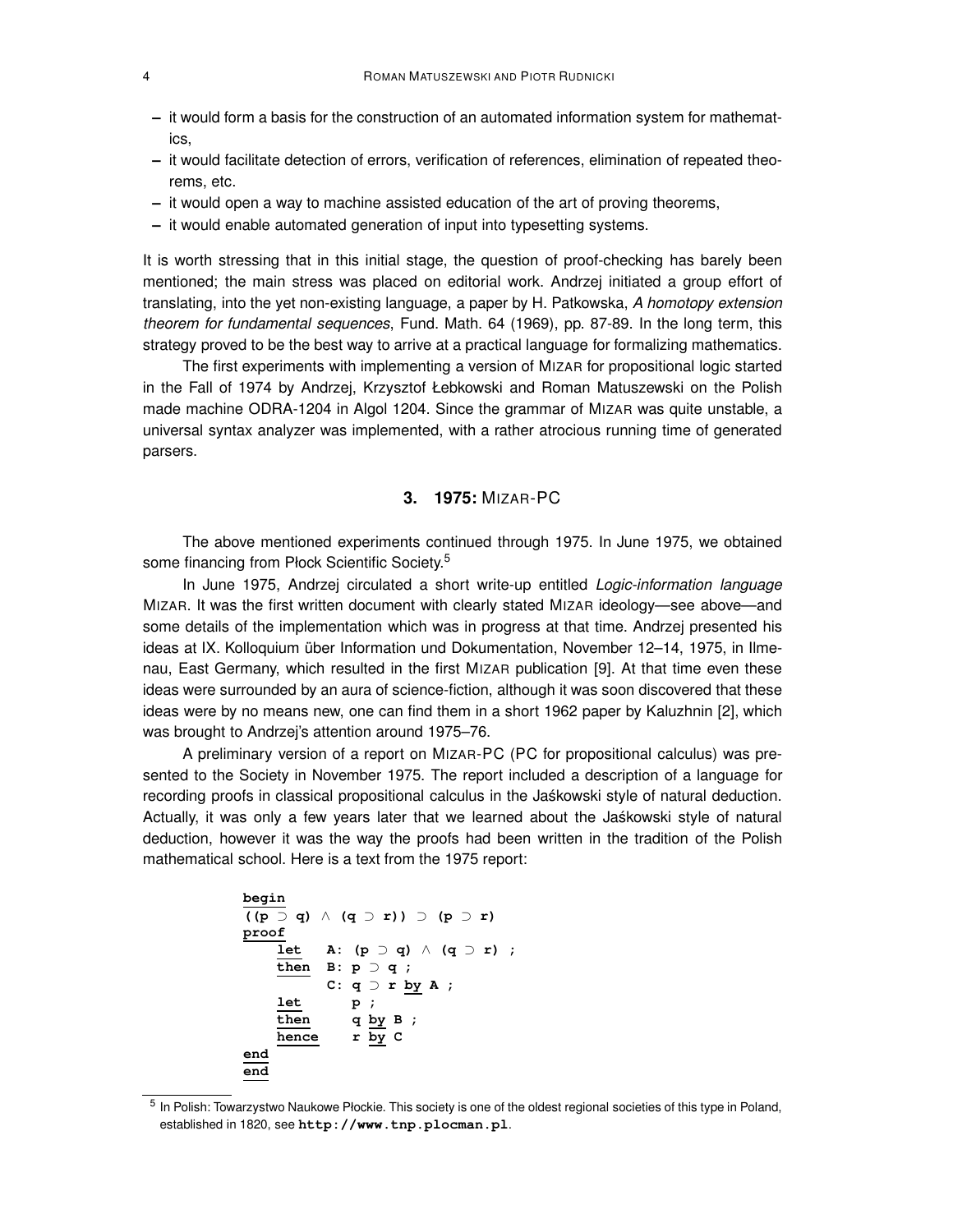Please note that this is a true picture of the texts written in MIZAR-PC: the teletype used for the input to the machine we used provided all the characters displayed above and also made underlining possible, which was the tradition for writing down keywords in implementation of Algol that we used.

MIZAR-PC texts started with **begin** and were terminated by **end**, although these two keywords also played other roles. Besides checking syntax the implemented analyzer of MIZAR-PC was also checking correctness of proofs (**proof** ... **end**) and inference steps (... **by** ...).

Checking the correctness of proofs consisted of checking the equality of the sentence to be proved and what was the contents of a proof. The contents of a proof is a sentence extracted from assumptions (**let** ...) and conclusions (**thus** ... or **hence** ...) occurring in the proof. A proof could have a number of assumptions and conclusions. In constructing the contents of a proof, an implication was placed after an assumption and a conjunction after a conclusion (except the last one).

MIZAR-PC offered a construct called a compound statement bracketed by symbols **begin** ... **end** between which all constructs allowed in a proof could be placed. The contents of a compound statement consisted of a sentence constructed in the same way as in the contents of a proof. A compound statement could be labeled and a reference to the label meant a reference to its contents. Loosely speaking, a compound statement was like a proof without explicitly stating what was being proved.

The process of checking of inference steps was based on a fixed set of rules of inference (some five hundred of them). An inference rule was a scheme of acceptable inference and could have up to two premises, each with at most one binary connective and a conclusion, also with at most one binary connective. No more than three propositional variables were permitted in an inference rule. An accepted inference step had to be an instance of exactly one of the allowed rules of inference. This approach was abandoned in the next MIZAR version.

MIZAR-PC introduced linkage, a mechanism for making reference to the previous sentence without using a label. The keyword **then** served this end. **hence**, one of the keywords marking a conclusion, has meaning equivalent to **thus then** which was not permitted.

It is worth mentioning that MIZAR-PC foresaw references to a data base, although this feature was not implemented until 1989.

The implementation of MIZAR-PC was on a Polish computer ODRA 1204 with 12k of 24 bit words and a drum of 192k such words, in Algol 1204. The input medium was paper tape or a teletype. The members of the team implementing MIZAR-PC: Roman Matuszewski, Piotr Rudnicki and Andrzej Trybulec.

During 1975–76, MIZAR-PC was used in teaching propositional logic at the Płock Branch of Warsaw University of Technology (Roman Matuszewski) and at the Institute of Library Science and Scientific Information at Warsaw University (Andrzej Trybulec).

### **4. 1977:** MIZAR-QC**/1204 and** MIZAR-QC**/6000**

The next natural step in developing MIZAR was to furnish the language with quantifiers. The work continued over 1976 when Andrzej moved from Płock to Białystok and started working at the Białystok Branch of Warsaw University, where he has been working until now. Since 1997 this school has been known as University of Białystok.

Despite lack of financing, the work continued on extending MIZAR-PC towards quantifier calculus. Under Andrzej's supervision some longer texts were written and used in guiding the development of the system: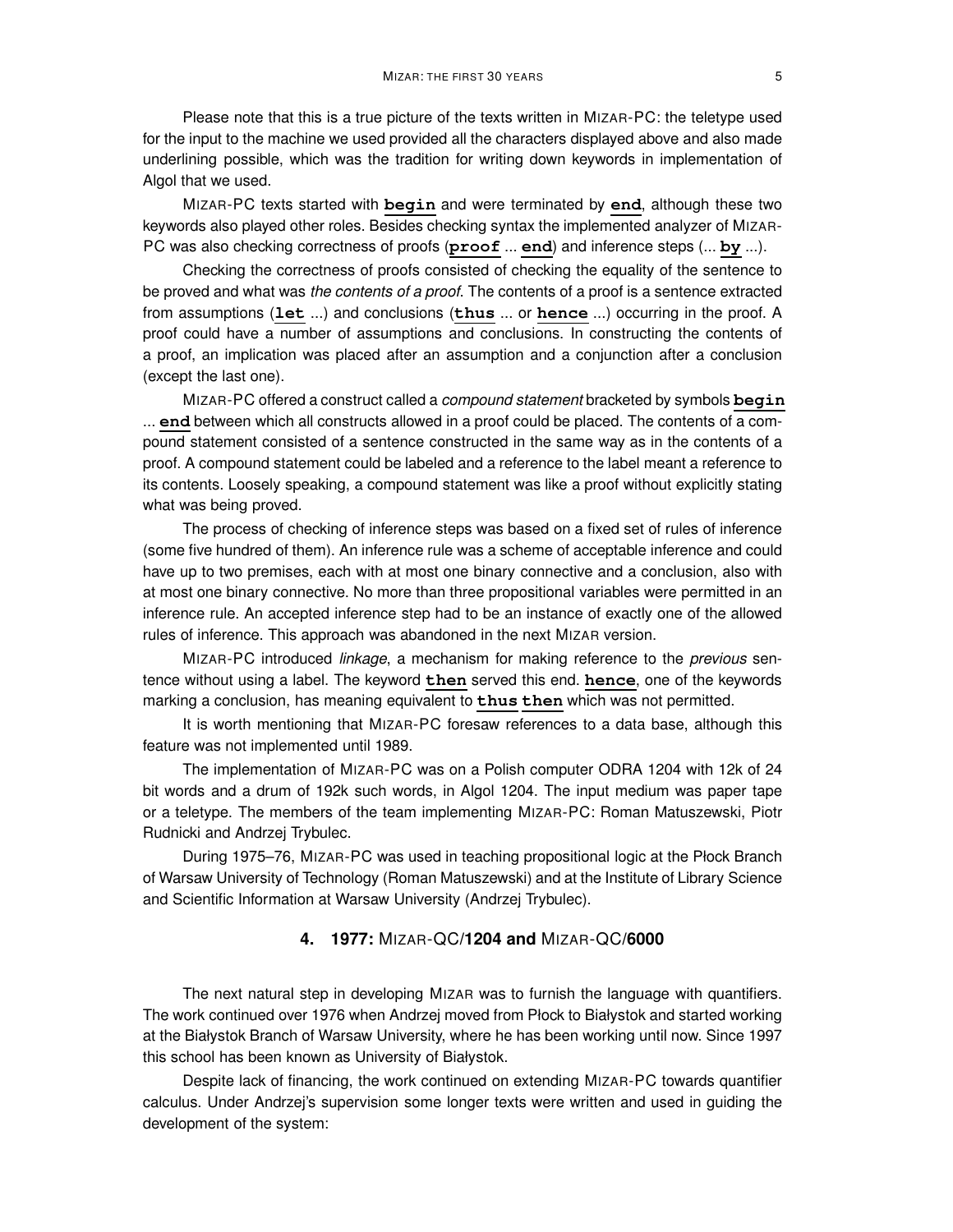- 1. Jan Borawski, in his MSc thesis, June 1977, formalized a paper by J. Krasinkiewicz On homeomorphism of the Sierpiński curve, Commentationes Mathematice XII, 1969, pp. 255– 257.
- 2. Chinese remainder theorem from [1], by Cz. Zukiewicz.

In 1977, Andrzej secured some financing for MIZAR through a research grant of the Ministry of Science and Higher Education, administered in our case by the Institute of Computer Science<sup>6</sup>, Polish Academy of Sciences.

In late August 1977, the implementation of MIZAR-QC was completed in Pascal on a CDC 6000 by: Andrzej Jankowski<sup>7</sup>, Roman Matuszewski, Piotr Rudnicki, Andrzej Trybulec.

The language of MIZAR-PC was extended with quantifiers to form MIZAR-QC. However, the language was still quite simplistic, not much more than quantifiers and their processing in proofs was added; here is a sample text

```
BEGIN
((EX X ST (FOR Y HOLDS P2[X,Y])) > (FOR X HOLDS (EX Y ST P2[Y,X])))
  PROOF
    ASSUME THAT A: (EX X ST (FOR Y HOLDS P2[X,Y]));
    LET X BE ANYTHING;
    CONSIDER Z SUCH THAT C: (FOR Y HOLDS P2[Z,Y]) BY A;
    SET Y = Z;
    THUS D: P2[Y,X] BY C;
 END
END
```
The universal and existential quantifiers were written as

```
FOR < variable list > HOLDS < sentence >
EX < variable list > ST < sentence >
```

```
respectively<sup>8</sup>.
```
A fixed set of predicates was chosen for testing the language processor

**CONTRADICTION**, **P**, **Q**, **R**, **P1**, **Q1**, **R1**, **P2**, **Q2**, **R2**, **P3**, **Q3**, **R3**,

where the first four were nullary, while the arity of the remaining ones was indicated by the digit following the letter.

Variables and constants were assumed to denote objects from a fixed non-empty set. The only terms allowed were simple terms built of a variable or a constant.

Three syntactic constructs provided the means for introducing quantifiers when computing the *contents of a proof*. These constructs played a double role: 1) they affected the computation of the contents of a proof and 2) they also introduced objects used in the rest of the proof.

**–** The <let statement>

**LET** <variable list> **BE** <specification>

<sup>6</sup> Within the research program MR.I.3 we worked on the topic 02.5.1 "Logic-information language MIZAR-QC". This source of funding was supporting MIZAR until 1983.

<sup>7</sup> A logician who reduced his role to convincing us that MIZAR cannot be built.

<sup>8</sup> While everybody agrees that **EX** stood for there exists, there is no consensus whether **ST** comes from such that or satisfying.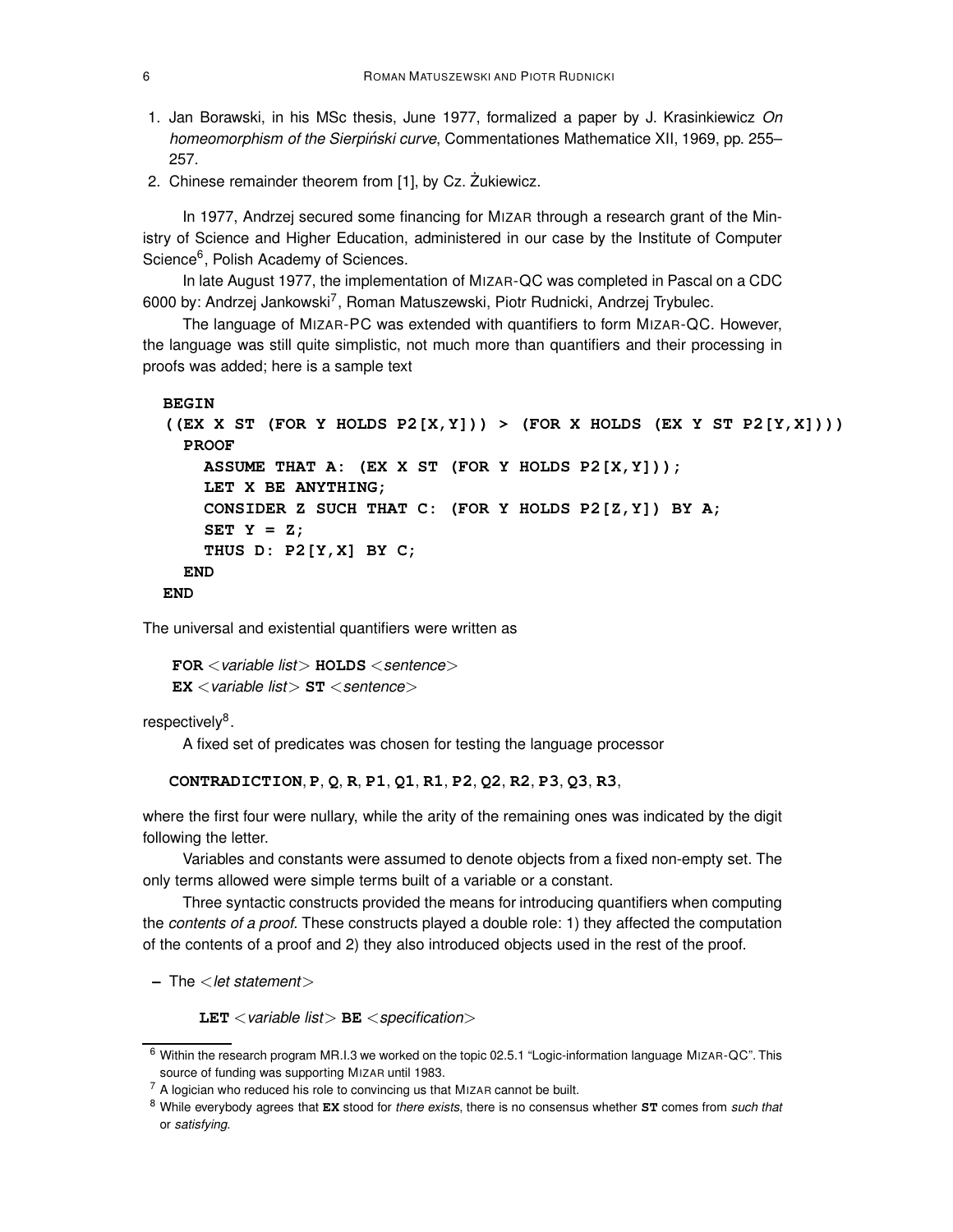introduced fixed but arbitrary objects to be used in the rest of the proof. The only permitted specification was **ANYTHING** and had to be stated as Andrzej did not like the look of just **LET X;** (which started to occur frequently in future MIZARs once the reservation of variables was introduced).

This statement contributed a universal quantifier to the contents of a proof with bound variables from the  $\langle$  variable list $\rangle$  and its scope was computed from the remaining proof elements.

**–** The <consider statement> had two syntactic variants

**CONSIDER** <variable list> or **CONSIDER** < variable list> **SUCH** < conditions> < justification>

This was the MIZAR construct for recording existential elimination, i.e. the way of using existentially quantified sentences. Since the variables denoted objects from a non-empty set, the first variant of the statement was safe.

As a proof element, this statement introduced existential quantifiers into the contents of a proof, and thus played the role existential introduction.

**-** The  $\le$  set statement  $>$ 

**SET**  $\langle$  variable list $\rangle$  =  $\langle$  argument $\rangle$ 

introduced a named object (or several of them) and equated them to its argument. This statement also played the role of existential introduction in computing contents of proofs.

In MIZAR-PC, **let** was used to indicate an assumption. Since **LET** was now used in a new role, the new keyword **ASSUME** was introduced to indicate an assumption. It was possible to assume several labeled sentences joined by **AND**.

The justification procedure, previously called the inference checker, had been completely redesigned. A justification had a general shape of

 $β$  **BY**  $d_1$ , ...,  $d_n$ 

where the designator  $d_i$  identified the label of a sentence  $\alpha_i$ . The justification was perceived as correct if the following sentence

 $(\alpha_1 \supset \ldots (\alpha_n \supset \beta) \ldots)$ 

was accepted by a justification procedure. The justification procedure was based on a set of rewrite-like rules and was implemented as such. Before any rewrite rules were applied, all sentences were transformed into a standard form with negation, conjunction and universal quantifier as the only connectives. In the standard form there were no double negations, no fictitious quantifiers and all quantifiers bound only one variable.

Because the running time of the justification procedure even for justifications not involving quantifiers could have been exponential in the number of propositional variables, a complexity value was assigned to each rewrite rule and a running sum of these values was kept during each run of the procedure. Whenever the sum exceeded certain (quite arbitrarily chosen) value, the justification procedure terminated, announcing that the task was too complicated and the examined justification was not accepted. The running time of the rules manipulating the substitutions for universally bound variables was particularly bad and could lead to the running time of the order of *n n* , where *n* was the number of leading universal quantifiers, as all possible substitutions were blindly considered.

Whether a proof was acceptable was determined by running the justification procedure on the formula  $\phi \supset \psi$  where  $\phi$  was the contents of a proof and  $\psi$  was the sentence being proved, both sentences in the standard form.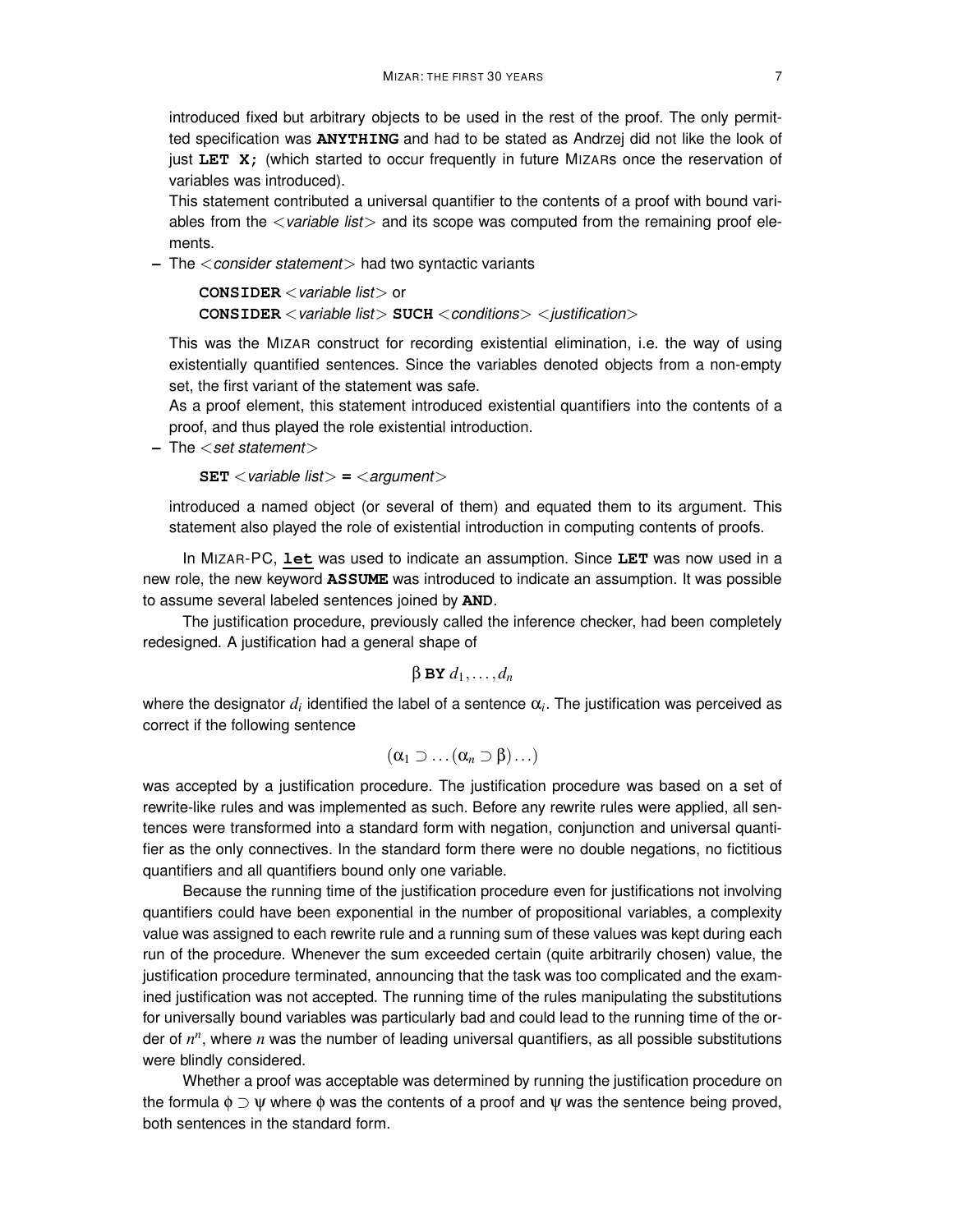The work was continued in 1978 and a number of simple formalizations had been carried out: set theory (simple facts about containment, union and intersection), lattice theory (simple facts about linear and partial orders phrased in terms of a lattice of sets), an attempt to translate several pages in foundations of geometry (later continued in MIZAR-MS).

### **5. 1978:** MIZAR-MS

Even the limited experience in trying to use MIZAR-QC for recording mathematics prompted quite a number of changes as the language was too frugal for comfort. This led to MIZAR-MS $^9$ after a number of superficial syntactic extensions and a few more substantial additions.

The superficial syntactic extensions and changes included:

- 1. The propositional connectives written as: **NOT**, **&**, **OR IMPLIES** and **IFF**.
- 2. Sentence labels became optional.
- 3. Relaxed usage of parentheses (MIZAR-QC required almost full parenthesizing and no surplus parentheses were permitted).
	- (a) Quantifiers were treated as connectives with lowest priority.
	- (b) Parentheses were not required after negation.
	- (c) In a compound formula with conjunctions (or disjunctions) as the only kind of connective, no parentheses were required and such connectives were right-associative.
- 4. Diffuse (compound) statements present in MIZAR-PC were reintroduced with the opening bracket **NOW**.
- 5. Global constants were allowed (in MIZAR-QC, **CONSIDER** was permitted only in proofs).
- 6. In assumptions, the use of **THAT** after **ASSUME** was not required for a single proposition as an assumption.
- 7. In universally quantified formulae, **HOLDS** can be omitted if the scope is an existential formula (**EX** ...).

There was also a number of substantial additions and changes.

1. Predicate definitions, syntactically

 ${\tt FOR} \left\{ \texttt{<} \textsf{variables} \texttt{>} \texttt{BEING} \texttt{<} \textsf{specification} \texttt{>} \right\}^+$ **ST** <sentence> **PRED** <pred id> **DENOTES** <definiens: sentence>

The arguments of the defined predicate were given by  $\langle$  variables $>$  typed by  $\langle$  specification $>$ in the listed order. It was also possible to introduce predicates with no arguments.

2. Scheme definitions, syntactically

```
SCHEME <scheme id> ;
    PREDICATE < pred id list> ;
    CONSTANT <const id list> ;
<scheme claim>SINCE
        <formal premise1: labeled sentence> ;
        ...
        <formal premisek : labeled sentence> ;
PROOF ... END
```
<sup>9</sup> This effort was also financed by Płock Scientific Society.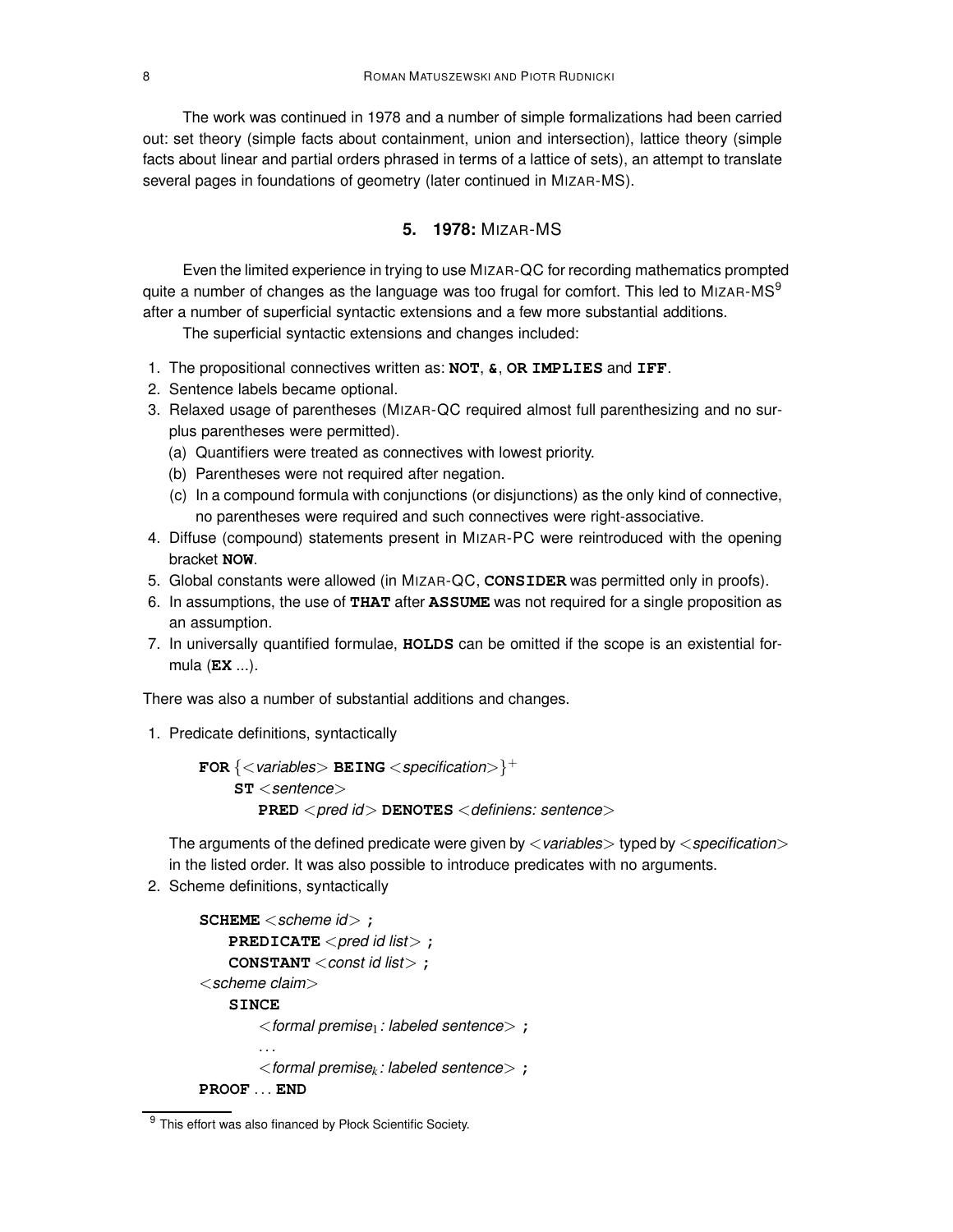A scheme is a pattern of theorems expressed in terms of formal predicates and constants. A specific theorem matching  $\langle$  scheme claim $\rangle$  is obtained after providing actual premises that appropriately match the formal ones given by  $\leq$  formal premise  $>$ s. In a justification, a scheme was used as follows

<sentence> SCHEME <scheme id> **(** label1, ..., label*k* **)**

The  $\le$  sentence  $>$  was accepted if it matched the  $\le$  scheme claim $>$  of  $\le$  scheme id $>$  and the sentences labeled *label<sub>1</sub>*, ..., *label<sub>k</sub>* matched the premises of the scheme. The actual predicates and constants were automatically reconstructed from actual premises and the theorem being justified. There was no other means to specify the actual predicates and constants. Schemes were not fully implemented at that time.

3. Specification (type) declarations, only of the form

 $\texttt{TYPE} < \textit{id}$ 

Every variable was typed either by the predefined specification **ANYTHING** or a declared type. This feature was responsible for MS in MIZAR-MS, namely Multi Sorted.

- 4. The keyword **TAKE** replaced **SET** (from MIZAR-QC) and became the only statement introducing existential quantifiers when computing the contents of a proof. The role of the **CONSIDER** statement was reduced to existential elimination only.
- 5. Absolute equality **=** and inequality **<>** were predefined. While equality was automatically processed as an equivalence relation, inequality was not processed as a symmetric relation. (As a curiosity we would like to mention that in **BY** justifications, labels designating equalities had to be listed last.)

Two larger texts were developed:

- 1. Elżbieta Ramm and Edmund Woronowicz proved the correctness of a factorial computing program using the Winkowski method of reasoning about programs, their work appeared later as [5].
- 2. Jerzy Zabilski and Roman Matuszewski translated pages 27–38 of Foundations of geometry by K. Borsuk and W. Szmielew.

One of the problems faced in all of these formalizations was caused by the lack of any support for stating the axioms of the theory one wanted to work in. Two workarounds were used: either stating the entire development within one compound statement with axioms as assumptions or stating the axioms at the main text level (typically at the very beginning) and letting the analyzer report that they were not accepted. This problem was partially resolved in MIZAR-2 (1981) and finally in PC-MIZAR (1988–89).

At that time, the MIZAR group started to grow substantially while anchored at the Białystok Branch of Warsaw University. MIZAR-MS was implemented by Czesław Byliński, Piotr Rudnicki, Andrzej Trybulec, Edmund Woronowicz and Stanisław Żukowski on a CDC 6000 in Pascal/6000.

# **6. 1978–79:** MIZAR-FC

Until 1978 MIZAR had been lacking functional notation and therefore had only simple terms. The situation has changed now.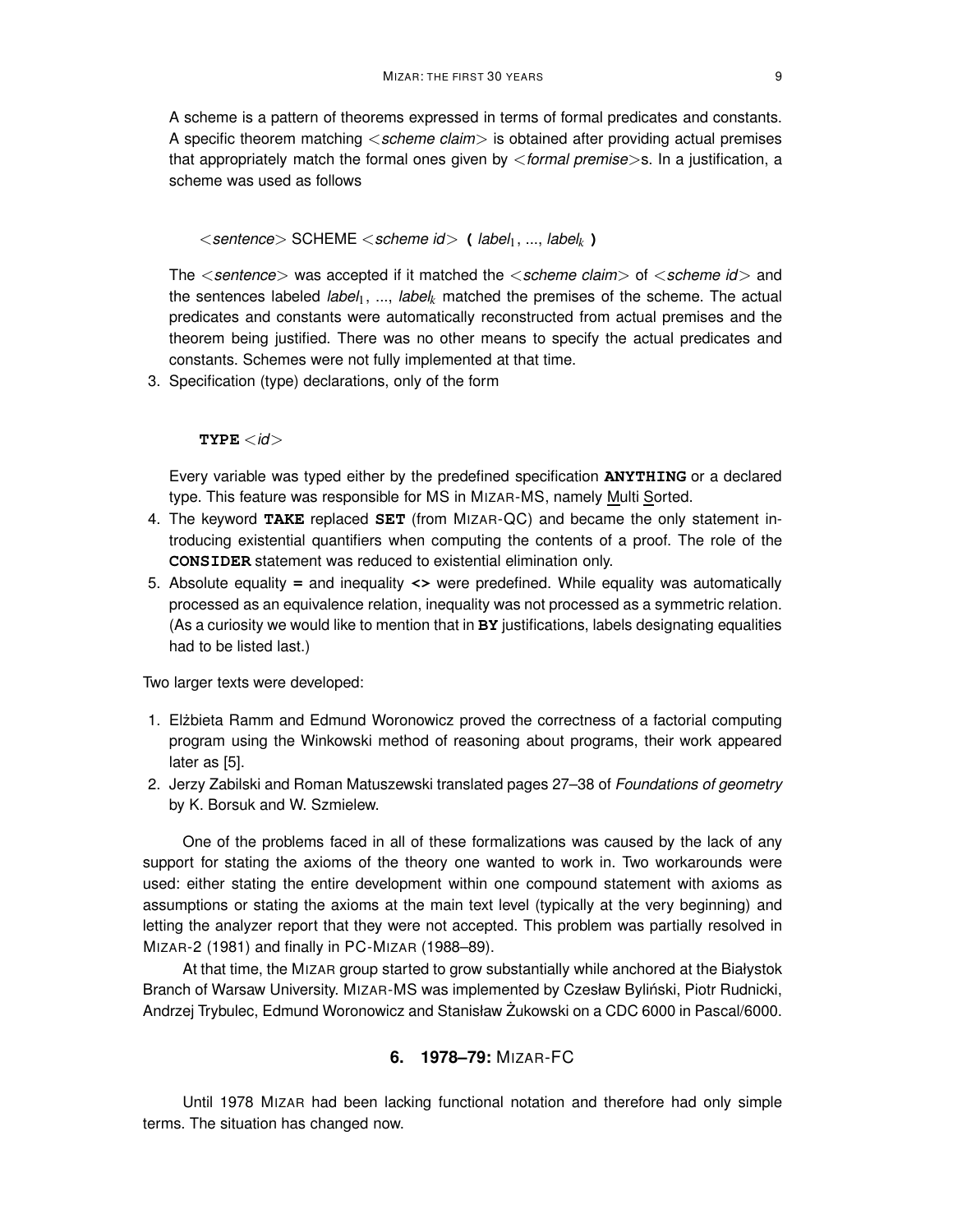### **6.1 Function definitions**

Two syntactic constructions served to introduce functions:

1. <choice statement> introduced the so called choice functions and had the following syntax

<**FOR**-prefix> **CONSIDER** < choice list> **SUCH** <conditions>

The names of defined functions were given by identifiers from  $\langle$  choice list  $\rangle$  and their arguments were given by (optional) <**FOR**-prefix>. For example:

```
FOR X, Y CONSIDER F, G SUCH THAT Z1: F <> G AND
                                  Z2: B[X,F,Y] AND
                                  Z3: B[X,G,Y];
```
introduced binary functions **F** and **G** which were used to build terms, e.g., **F(A,B)**. A <choice statement> with <conditions> had to be justified and for the above we had to justify the existence of **F** and **G**, i.e., we had to prove that:

**FOR X, Y EX F, G ST F <> G & B[X,F,Y] & B[X,G,Y]**

In further text, a reference to one of the labels in <conditions> above, say  $\check{a}z3$ , referred to the following sentence:

**FOR X, Y HOLDS B[X,G(X,Y),Y]**

Here is a more tangible example of defining the intersection of two sets:

**FOR X, Y BEING SET CONSIDER CAP BEING SET SUCH THAT CAPCOND: FOR Z BEING INDIVIDUAL HOLDS IN[Z,CAP] IFF (IN[Z,X] & IN[Z,Y]);**

2. <**TAKE** statement> played a double role and had the following syntax

<**FOR** prefix> **TAKE**  $\langle$  **TAKE** list $\rangle$  =  $\langle$  expression $\rangle$ 

The <**FOR** prefix> was optional. Without this prefix, the <**TAKE** statement> played a role analogous to the  $\langle \textbf{TABLE}$  statement introduced in MIZAR-MS.

The <**TAKE** statement> with the <**FOR** prefix> introduced functions or operations whose behavior was defined by an expression. One can think of this statement as corresponding to a λ definition. For example:

### **FOR X BEING INTEGER TAKE SUCC = X+1;**

introduced one unary function to be used for terms like **SUCC(A)**. The type returned by the function was inferred from the type of the expression; the arguments were defined by the <**FOR** prefix>.

The binary **+** for **Integer**s was predefined. The functions defined in this fashion were automatically expanded to their definiens when necessary and thus the following statement did not require additional justification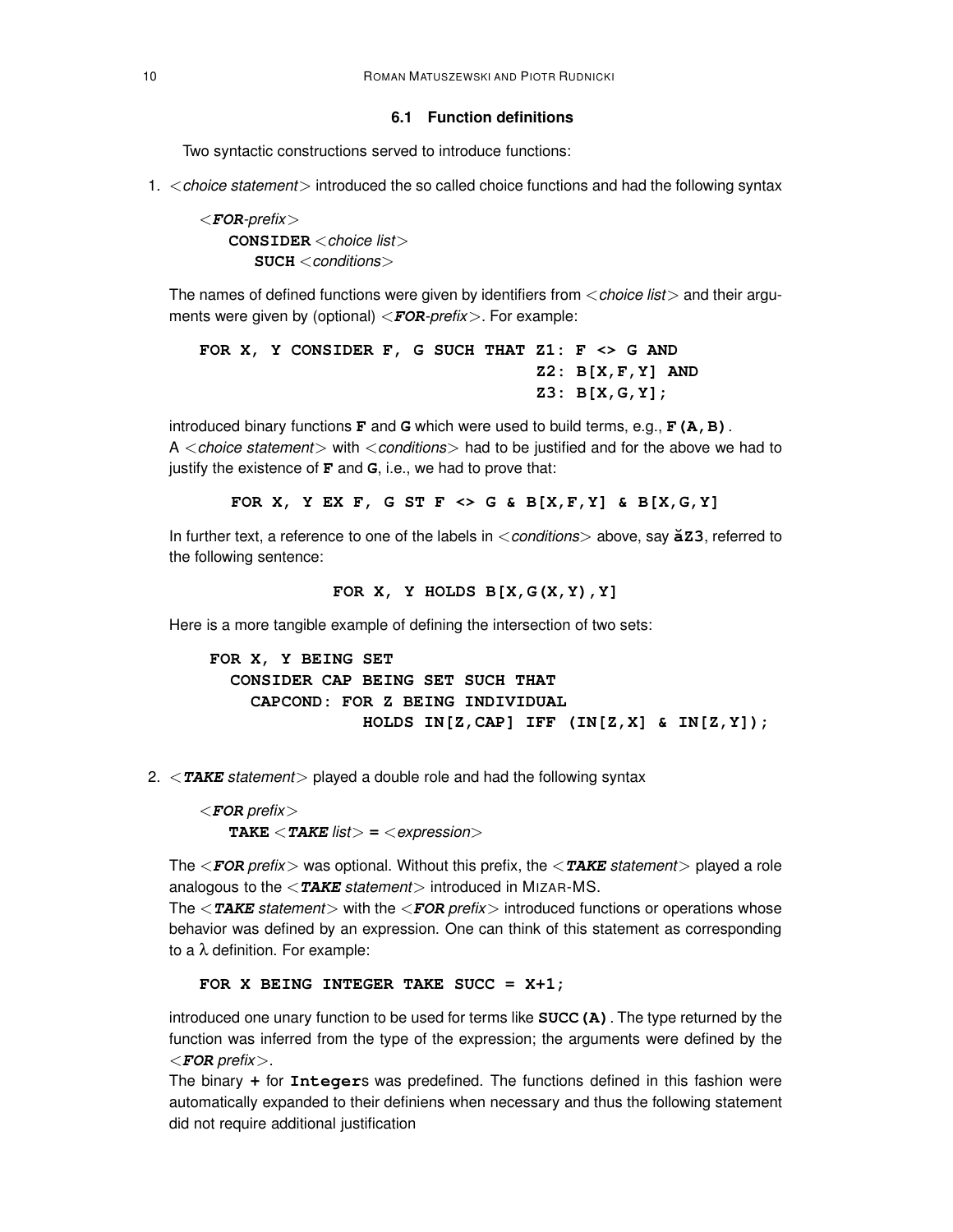### $SUCC(SUCC(X+Y)) = ((X+Y)+1)+1$

The <**TAKE** statement> was also used to define operations as an alternative notation for functions. For example:

**FOR X, Y BEING REAL CONSIDER MULT BEING ELEMENT** . . . FOR  $X$ ,  $Y$  **BEING REAL** TAKE  $X^*Y$  = MULT $(X, Y)$ 

The set of allowed operation symbols, unary and binary, was predefined and was quite small.

### **6.2 Relation definitions**

Similar to the method of defining operations, predicates could be defined using relational symbols. The set of allowed binary relational symbols was fixed and quite small. For example, set inclusion was defined as

### **FOR X, Y BEING SET PRED X <= Y DENOTES FOR E BEING INDIVIDUAL HOLDS IN[E,X] IMPLIES IN[E,Y]**

and the less than or equal for integers as

# **FOR X, Y BEING INTEGER PRED X <= Y DENOTES EX Z BEING INTEGER ST Z > 0 & X+Z = Y+1**

where relation **>** had to be defined earlier.

While the above definitions use the same relational symbols, they define two different relations as the types of arguments differ.

### **6.3 Other changes**

**–** The predeclaration feature allowed text to be shortened as one did not have to specify the type of a variable at its defining point if the name of the variable was predeclared earlier to be of some type. For example, with the predeclaration

### **LET X, Y, Z DENOTE SET;**

the sentence **FOR X, Y, X HOLDS ...** was equivalent to the sentence **FOR X, Y, Z BEING SET HOLDS ...**

Predeclarations were a precursor of the current reservations.

- **–** The schemes proposed in MIZAR-MS were not implemented because an attempt to incorporate functions into schemes forced a change in the very idea of how to implement them.
- **–** Type **INTEGER** was predeclared as well as binary operations **+**, **\***, **-** and binary relations **<**, **<**, **<=** and **>=**. However, their properties had to be given explicitly in each MIZAR-FC text.
- **–** Some syntactic means were introduced to exclude a part of the text from proof-checking. The text between the following pragmatic comments

**(\*\$J-\*) . . . (\*\$J+\*)**

was checked only for syntactic correctness. It was intended to be a place for declaring functions and relations and stating axioms defining these notions.

This feature was also used to shorten processing time of longer texts by temporarily switching off checking for parts of the text which were already finished.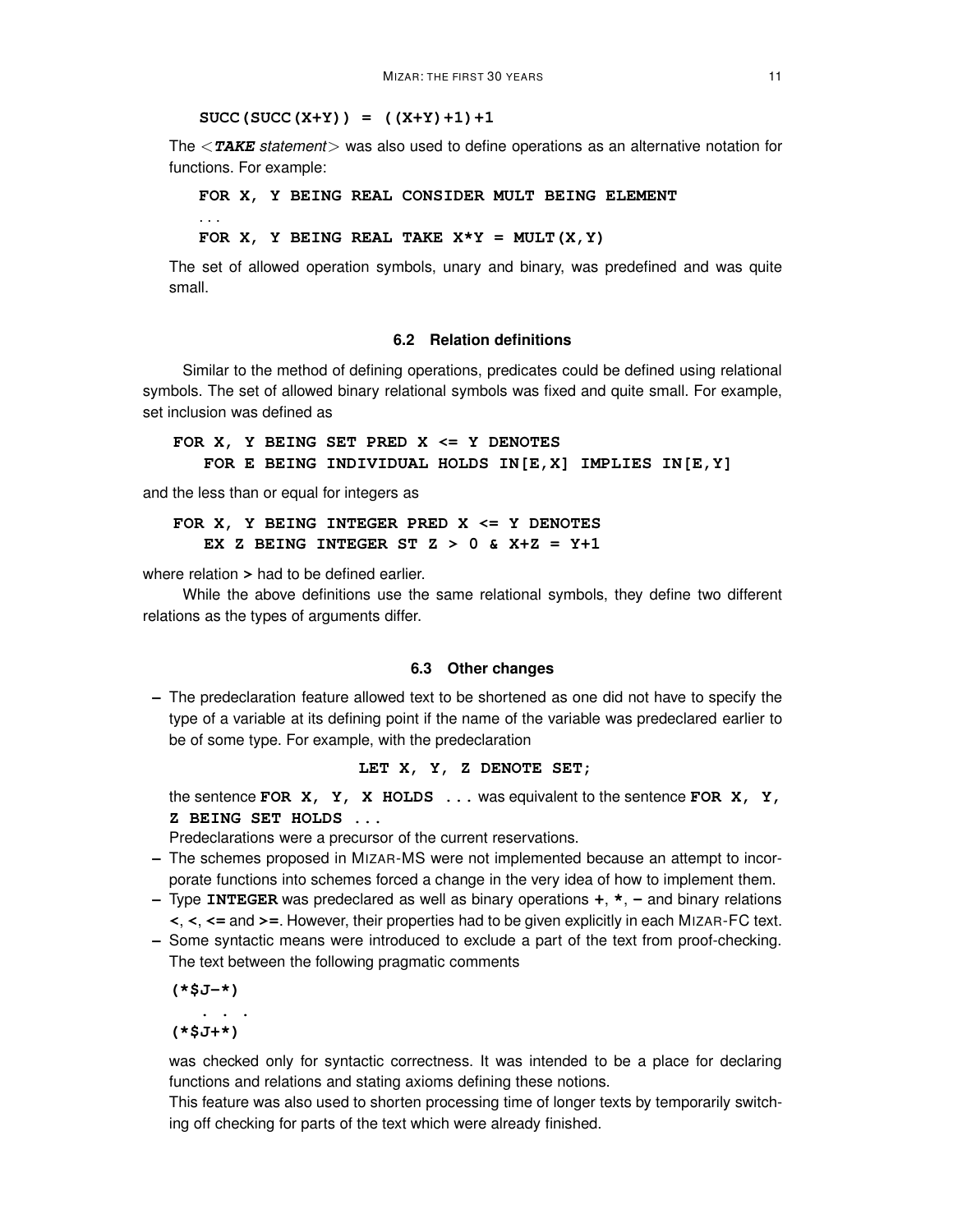**–** The rewrite-rules based justification procedure of MIZAR-QC was abandoned in favor of model checking, albeit quite naively implemented. In a justification problem we are to decide whether or not  $\beta \supset \alpha$  is a tautology (a negative answer did not always mean that that was not the case). The sentence was converted into  $\beta \wedge \neg \alpha$  and the procedure looked for a contradiction. The sentence was first converted into a standard form (like in MIZAR-QC). Then all atomic and universal sentences (collectively called basic sentences) were collected, at this stage the scopes of universal quantifiers were not inspected. There was a limit  $(n \leq 10)$ on the number of such sentences. In the next step all 2 *n* cases of possible logical valuations of these sentences were considered and each was checked to see whether or not it led to a contradiction. In this last stage, possible instantiations of positively occurring universal sentences were considered, one such sentence at a time, which meant that the universal sentences did not "cooperate" in the process.

MIZAR-FC was used to record a number of larger texts. Among these texts was the initial segment of the book on arithmetics by Grzegorczyk [1]. The book was so rigorous and detailed that the blow-up factor in the translation to MIZAR-FC was reasonably small. This effort lasted for several months with participation of Andrzej Trybulec, Czesław Byliński and Stanisław Żukowski.

Elżbieta Ramm and Edmund Woronowicz, [5] rewrote their earlier developments in MIZAR-MS into MIZAR-FC on building an environment for proving properties of programs.

MIZAR-FC was implemented in Pascal/6000 by Czesław Byliński, Roman Matuszewski, Elżbieta Ramm, Piotr Rudnicki, Andrzej Trybulec, Edmund Woronowicz, Stanisław Żukowski.

# **7. 1981:** MIZAR-2

The experience of all previous MIZARs resulted in Andrzej's design of a language simply called MIZAR whose processor was team implemented on ODRA 1305 (ICL 1900) with contributions by Czesław Byliński, Henryk Oryszczyszyn, and Piotr Rudnicki. The first release of the system on July 10, 1981 was quickly followed (nobody seems to be sure why) by the second release on September 28, 1981. This release was further called MIZAR-2 and in the following years was ported to quite a number of different machines, e.g., mainframe IBM and UNIX. MIZAR-2 offered substantial improvements over its predecessors and also has had quite a future: its reimplementation in 1986 as MIZAR-4 directly led to the current MIZAR.

A MIZAR-2 text was split into two sections

### **environ**

MIZAR statements with no justifications, syntactic checking only **begin**

statements with justifications

Note however, that each MIZAR-2 text was a stand-alone unit and there was no possibility of information flow between articles (besides copying text). The environment section was the place to state all the machinery and facts needed for developments in the text proper. Since the environment section was checked only for syntactic correctness, it was not unheard of that someone stated a false claim making further proving more convenient.

We resort to several illustrative examples in presenting more important features of MIZAR-2 as a more general description would require substantial space.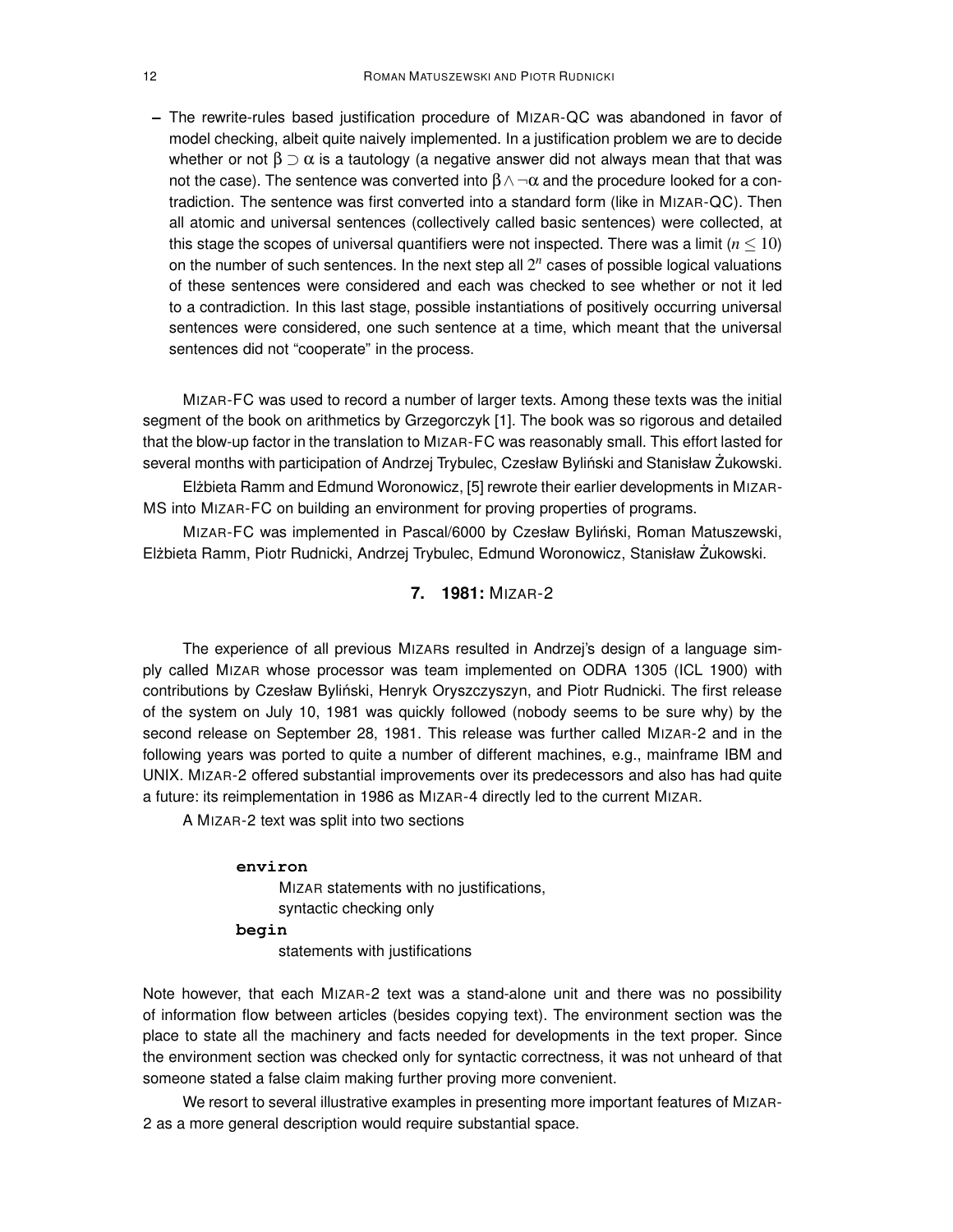### **7.1 Types**

Several syntactic means were available for defining new types of objects. The simplest of them was just introducing a name for a longer type expression, e.g.,

#### **TYPE RELATION DENOTES SUBSET OF [U,U];**

In a more complicated definition one could specify a type as a set of all objects satisfying certain conditions

```
TYPE MAP OF A,B BEING NONEMPTY
  INCLUDES F BEING SUBSET OF [A,B]
   SUCH THAT
   AXF1: FOR X BEING ELEMENT OF A
            EX Y BEING ELEMENT OF B ST [X,Y] IN F AND
   AXF2: FOR X BEING (ELEMENT OF A), Y1, Y2 BEING ELEMENT OF B
            ST [X,Y1] IN F & [X,Y2] IN F HOLDS Y1=Y2
PROOF ... END
```
One had to prove non-emptiness of such a type by demonstrating the existence of the sample object with the desired properties.

One could also define structures, e.g., the first step in defining a field

```
TYPE FIELDSHAPE CONSISTS OF
  UNIV BEING NONEMPTY,
  ADD, MULT BEING (RELATION OF PAIRS(UNIV),UNIV),
  O, E BEING (ELEMENT OF UNIV);
```
This was stated in the environment and the needed field properties were then given as axioms. Given a **FIELDSHAPE F** one could refer to its components as e.g. **ADD(F)**.

#### **7.2 Definitions of functions with an explicit format**

Some freedom was added into the way the format of a function is defined. Namely, in the case of choice functions, the arguments of a function were all variables from the **FOR** prefix in the listed order but this restriction is now removed.

```
DEFINITION LET A,B BE NONEMPTY, X BE (ELEMENT OF A),
               Y BE (ELEMENT OF B), F BE MAP OF A,B;
 PRED Y = VALUE(F, X) DENOTES [X, Y] IN F
    PROOF
      THUS EX Y BEING ELEMENT OF B ST [X,Y] IN F BY ... ;
      THUS FOR Y1,Y2 BEING ELEMENT OF B
              ST [X,Y1] IN F & [X,Y2] IN F HOLDS Y1 = Y2 BY ...
    END
```

```
END;
```
In the above definition the format of the function is given explicitly: the function has two explicit arguments, although it really has four arguments: **A**, **B**, **X** and **F**. A proof of existence and uniqueness was required for a defined function.

There was no means to make an explicit reference to the definiens of a function, however, the following sentence was obvious (for appropriate arguments)

 $[X, Y]$  **IN** G **IFF**  $Y = \text{VALUE}(G, X)$ ;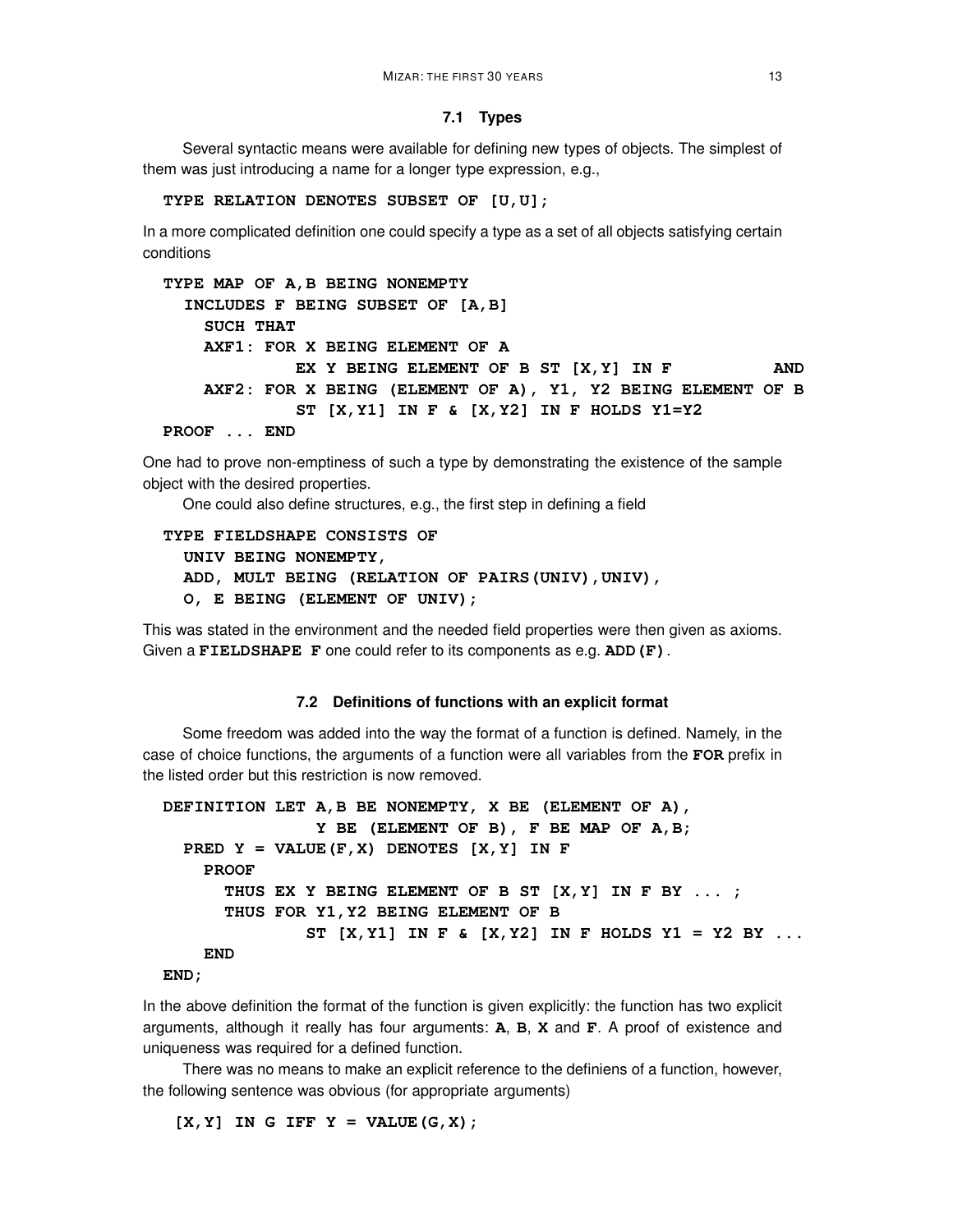#### **7.3 Definitions per cases**

New syntax was added which helped to organize a definiens into a more readable phrase than just a long conjunction of implications, e.g.

```
DEFINITION
LET S BE SIMPLANE, A, B, X, Y, Z BE ELEMENT OF POINTS(S)
         SUCH THAT Z: A<>B;
 PRED Z IS CONJ OF A, B, X DENOTES
   WHEN X=A => Z=A
   WHEN X=B => Z=B
   OTHERWISE [[A,X,Y],[A,B,Z]] IN NEGSIM(S)
END;
```
A definition given by cases required a justification of consistency. Although definitions per cases were meant to be available also for functions, they became fully implemented in PC-MIZAR of 1989.

#### **7.4 Schemes**

The schemes proposed in MIZAR-MS are now fully implemented and the scheme of induction is finally available

```
SCHEME INDUCTION;
   PRED P;
 FOR K BEING NATURAL HOLDS P[K]
    SINCE
    A: P[1];
    B: FOR K BEING NATURAL ST P[K] HOLDS P[SUCC(K)]
END;
```
This scheme was always assumed in the environment as proving it in MIZAR-2 would be quite a challenge. However, there were a number of defined existence schemes. E.g., the following scheme was useful in proving the correctness of the definition of a function

```
SCHEME RELDEF;
 PRED P;
  (EX R BEING RELATION
    ST FOR X,Y BEING A HOLDS [X,Y] IN R IFF P[X,Y]) &
  (FOR R,L ST ((FOR X,Y BEING A HOLDS [X,Y] IN R IFF P[X,Y]) &
              (FOR X,Y BEING A HOLDS [X,Y] IN L IFF P[X,Y]))
     HOLDS R=L)
 PROOF ... END;
```
and its proof used the scheme of separation of subsets which was declared in the environment.

#### **7.5 Justification procedure**

The justification procedure was still a disprover looking for a model of a formula obtained after negating the sentence to be justified and conjuncting it with all the sentences used as premises. However, internally the procedure has undergone a substantial remake.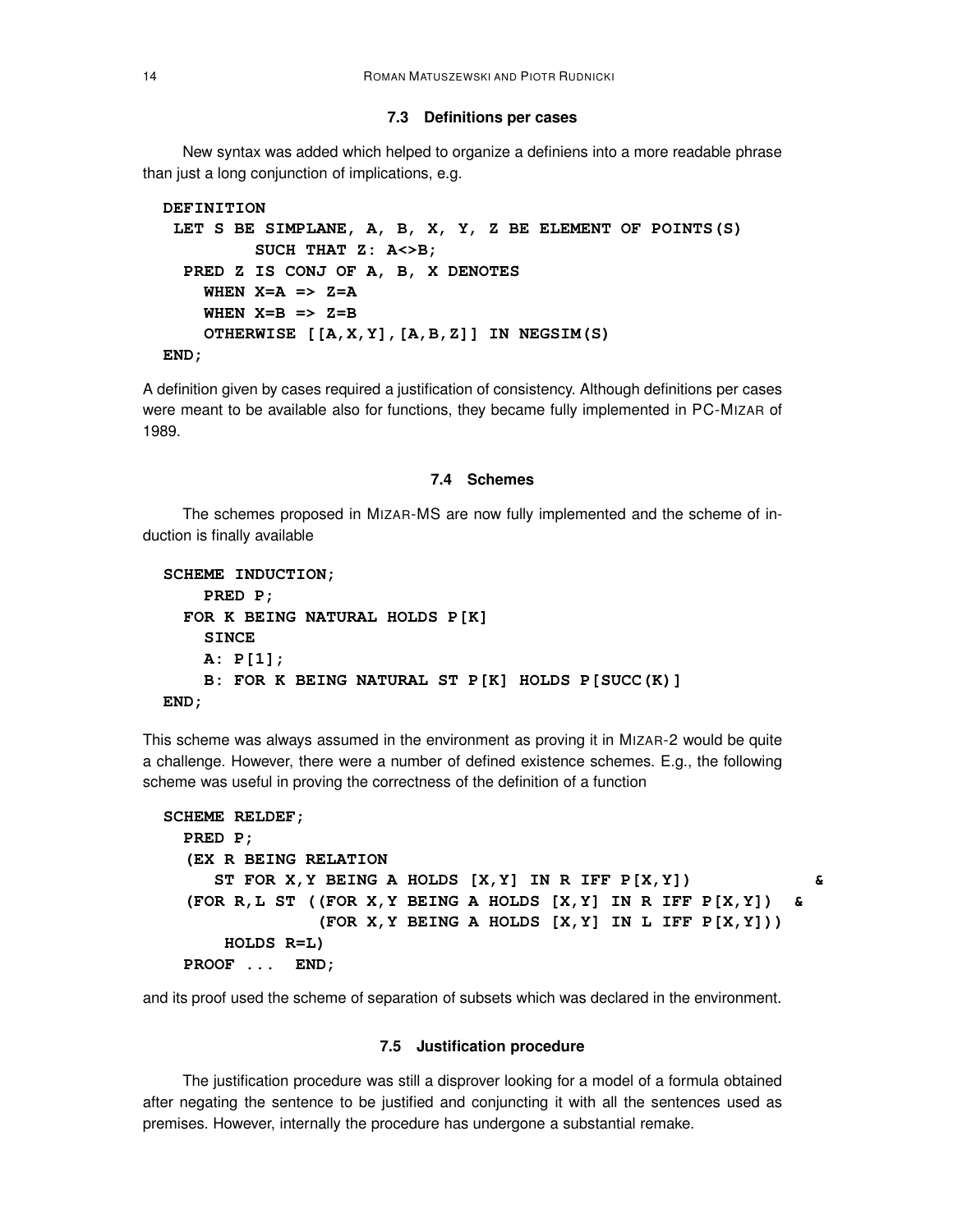Firstly, the procedure did not blindly consider all possible valuations of basic sentences but rather tried to compute a valuation which would provide the sought for model. This process involved performing joins and intersections of lists of valuations.

Secondly, the procedure did not blindly consider all possible substitutions for bound variables. Instead, a sort of pattern matching procedure was performed to find "promising" substitutions by matching basic sentences with their counterparts in the scope of a quantifier and containing bound variables. The collected substitutions were then subjected to similar list manipulations of joins and intersections as the valuations above.

One restriction remained: in searching for a model the procedure never simultaneously considered substitutions into more than one universal sentence. This had the drawback of not using the full power of unification but it had the advantage of an inference checker running very fast. The latter was happening at the expense of the MIZAR author being forced to write small inference steps.

# **7.6 Miscellany**

- **–** Symbols of relational operators and operations were fixed and the language did not provide any means for adding new ones.
- **–** The keyword **THEOREM** could have preceded a (labeled) sentence but did not play any role otherwise. There was some discussion to introduce other similar keywords like: proposition, lemma, corollary, etc. It has not happened until now.
- **–** The **RECONSIDER** statement allowed for a change in the type of an object (this required a justification).
- **–** Several notions, or rather notations only, were predefined
	- set theory: **CLASS**, **SET**, **IN NONEMPTY**, **ELEMENT OF** and **SUBSET OF**.
	- arithmetic: the sets **NATURALS**, **INTEGERS** were predefined as well as **NATURAL** being a shorthand for **ELEMENT OF NATURALS** and **INTEGER** for **ELEMENT OF INTEGERS**.
	- Small natural constants (up to 9999999).

Only the most rudimentary (if any) properties of these notations were available automatically, all essential ones had to be stated in each text that used them.

- **–** Operational brackets **[** and **]** for constructing expressions, intended to be used for *n*-tuples (e.g., pairs, Cartesian products) and type aggregates (e.g., fields).
- **–** Attributive format for predicates such that one could write: **X IS COMPACT** or **U IS NEIGHBORHOOD OF W**.
- **–** Iterative equality.

# **7.7 Formalizations**

The translations into MIZAR-2 included

- **–** On the homotopy types of some decomposition spaces by K. Borsuk, formalized by A. Trybulec. This development is continually being maintained and its final version is included in MML as [15].
- **–** A proof that a field with conjugate and a plane with similarities are mutually interpretable by K. Prażmowski and P. Rudnicki.
- **–** Pigeonhole principle, by P. Rudnicki.
- **–** Basics of set theory and theory of relations, by Z. Trybulec.
- **–** Basics of general topology, by Cz. Bylinski. ´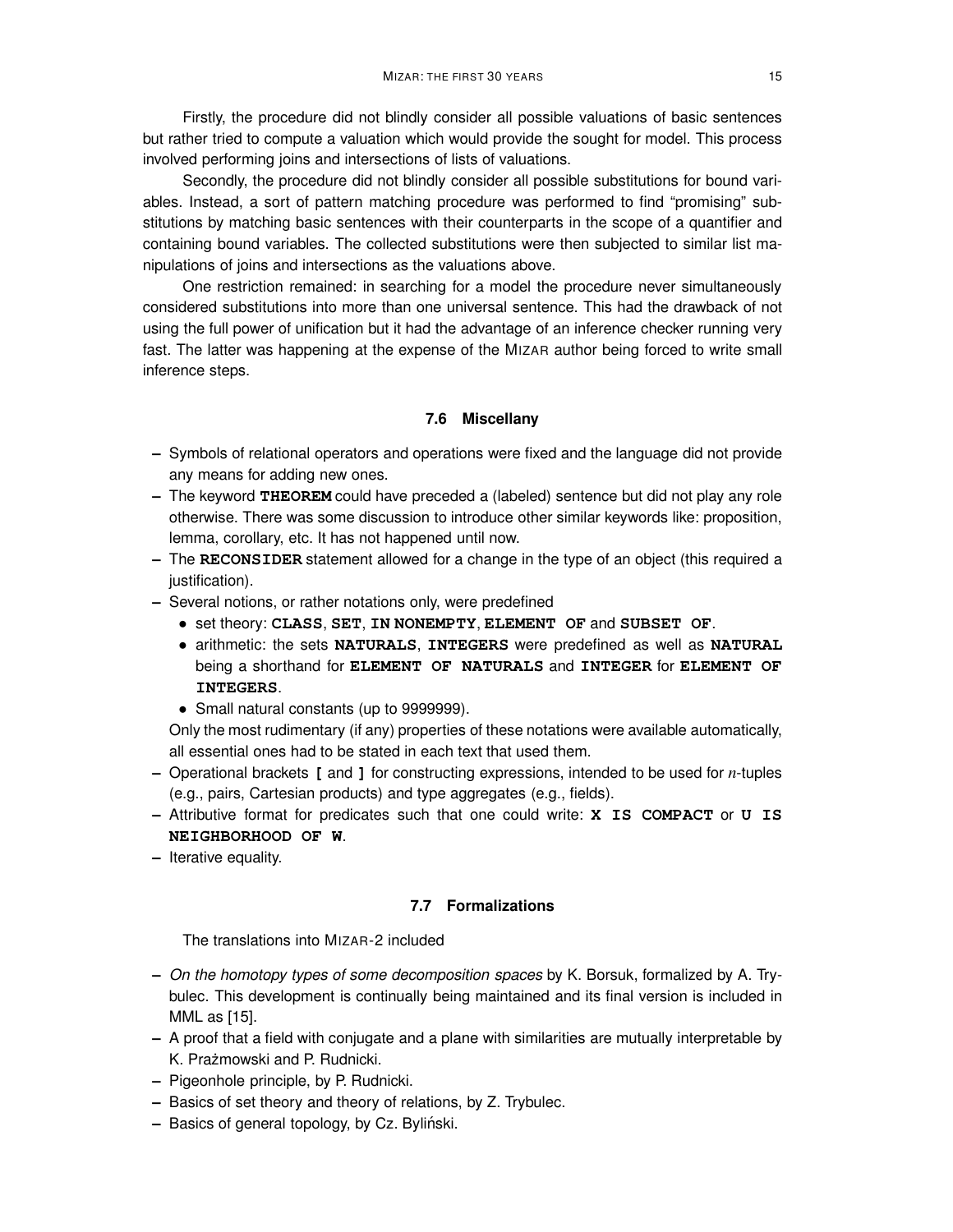In all of these formalizations, the stress was on proving theorems rather than developing types and auxiliary functions which were usually just stated in the environment without the burden of having to justify their correctness.

In the following years, MIZAR-2 was also applied to prove properties of programs [7] and software specifications [6]. The approach was based on natural, operational semantics of programs proposed by R. Burstall and J. Winkowski.

On December 13, 1981, martial law was declared in Poland. A side effect was our limited access to computers which turned out to be a blessing in the long run as finally there was some time to order a lot of thoughts and designs. For several months we were deprived (like all other people in Poland) of telephone connections and inter-city travel was troublesome as special permits were imposed. This had an adverse effect on the MIZAR team which was split between Białystok and Warsaw.

# **8. 1982:** MIZAR-MSE

Numerous experiments with MIZAR-2 indicated that the language was satisfactory for recording some kinds of mathematics. Unfortunately, the semantics of the entire system seemed too complicated and nebulous for precise description. This prompted Andrzej to define a small sub-language of MIZAR. The sub-language included the well tested and frequently used constructs that were also amenable for complete and precise description [10].

The sub-language was named MIZAR-MSE and covered multi-sorted predicate calculus with equality, thus MSE. There was no functional notation in MIZAR-MSE, no definitions for predicates or schemes.

The first version of MIZAR-MSE was implemented by Roman Matuszewski, Piotr Rudnicki and Andrzej; numerous further and substantially different implementations followed, too many to mention here.

It was hoped that MIZAR-MSE could be used in teaching logic and some fragments of mathematics and indeed the hope was materialized as MIZAR-MSE was used at many universities all over Europe and North America. One of the frequently voiced criticisms of MIZAR-MSE was that it was too far removed from the mathematical practice and recently we are witnessing a general switch to using "full" MIZAR in teaching. Although quite a number of longer texts were written in MIZAR-MSE and distributed to users, these texts were stated in a very frugal notation and constituted more of an exercise in logical manipulation than in mathematics.

A demonstration of MIZAR-MSE was presented during the International Congress of Mathematicians, Warsaw 1982, in August 1983. The demo included a very nice example suggested by Prof. J. Łoś:

Prove that if the union of two equivalence relations is full then one of the relations is full.

An interesting experiment with MIZAR-MSE[4] was run in the popular mathematics and physics monthly Delta for 10 months starting in September 1983. For 10 consecutive months Delta printed short papers about MIZAR-MSE and this was intended to form a gentle course on the system. Each month three exercise problems were posted and the readers were encouraged to send in their solutions on paper by regular mail (as it was several years before the Internet). The solutions were typed in and checked by the machine and the results sent back to the readers by regular mail.

MIZAR-MSE was used in the preparation of a number of MSc theses, the first of which was by Henryk Oryszczyszyn titled A generalization of the Szmielew oriented order (on dendrites).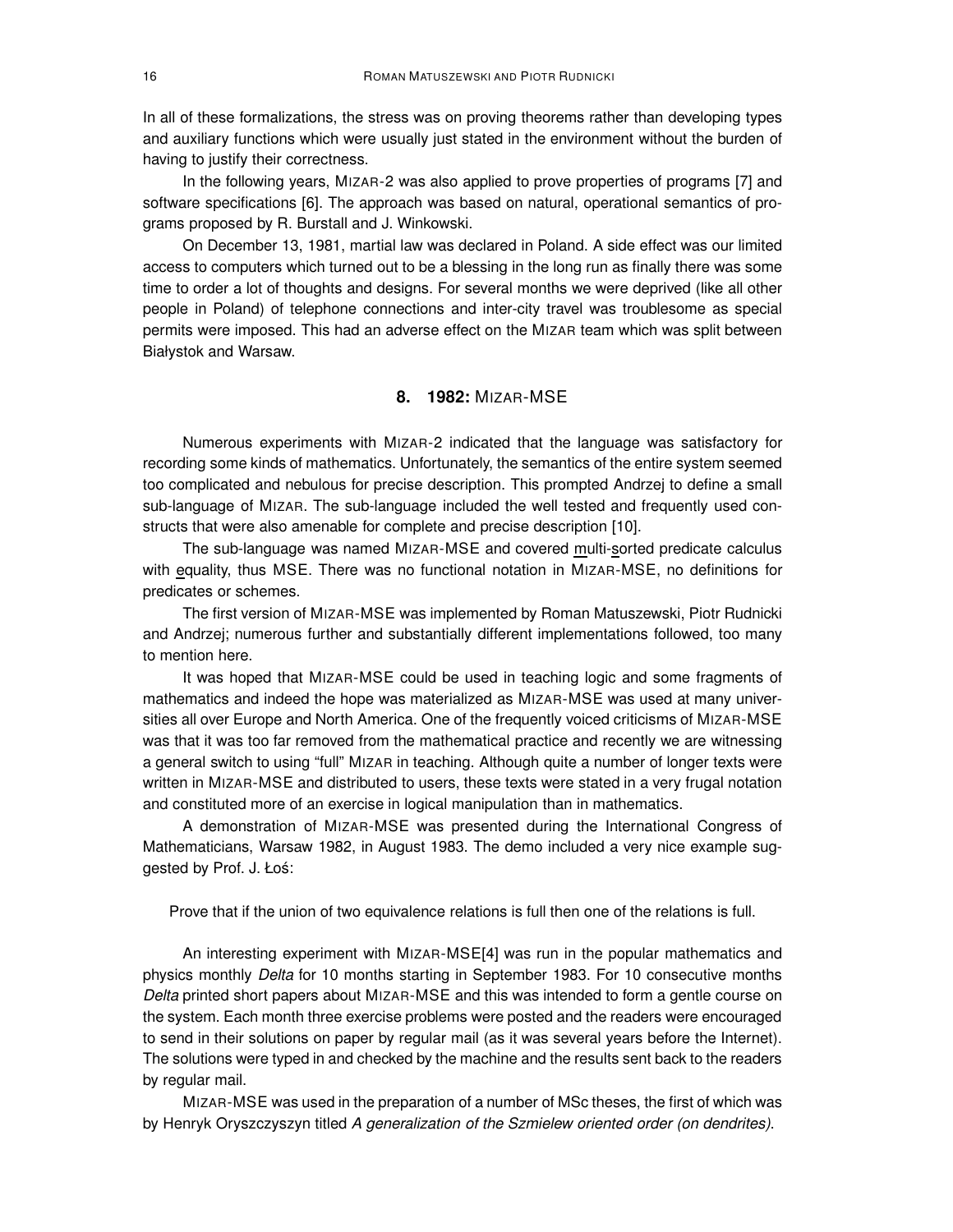### **9. 1982:** MIZAR-3

MIZAR-3 was meant to be an extension of MIZAR-2 and its implementation was attempted on ODRA 1305 in Pascal-1900. It was the first multi-pass MIZAR processor with a lot of stress on the design of intermediate files. MIZAR-3 had a richer and more systematic syntax than MIZAR-2. Andrzej added some keywords for naming the various correctness conditions required for different definitions: **existence**, **uniqueness**, **coherence**, **consistency**, **correctness** and these keywords are still with us today. MIZAR-3 was based on the von Neumann-Bernays-Gödel set theory with classes.

This version of MIZAR was entirely experimental, never completed,<sup>10</sup> and never used for any substantial formalizations.

### **10. 1983–84:** MIZAR-HPF

The language of MIZAR-HPF was designed by Andrzej in 1983 and then implemented on PDP-11 under RSX. This was the first time when working from a monitor became commonplace and a dedicated editor for this MIZAR was created. This editor, called EDH, provided syntactic checking for MIZAR-HPF and was designed and implemented by Stanisław Żukowski, who also implemented the reasoning (contents of proofs) checker. Further processing was designed only for syntactically correct texts. Both the editor and the processor proper were driven by a modifiable LL(1) grammar which facilitated experimenting with syntax. There were many such experiments, but not too many of them left a tangible trace. The semantic analyzer was written by Czesław Byliński and the inference checker by Andrzej Trybulec.

While MIZAR-HPF was meant as a sub-language of MIZAR-3, it is probably best seen as a collections of extensions of the frugal MIZAR-MSE. Features added include:

- 1. Unary and binary functions could be written in the usual prefix and infix notation but the functional notation of term constructors also included:
	- $-$  **the**  $F$  of  $x_1, x_2, \ldots, x_n$ , e.g., the center of G, the line of a, b.
	- **–** Operational brackets (always in pairs: left and right), e.g., **[x,y]** for an ordered pair, **{x,y,z}** for a set.
	- $-$  General notation for functions  $x_0(x_1,...,x_n)$  where  $x_0,x_1,...,x_n$  are terms, e.g.,  $\mathbf{f}(x,y)$ , **(f\*g)(x)**, **(f+g)(x)**.
- 2. A richer set of formats for atomic sentences:
	- $-$  Attribute format in general form  $x_1$  **is**  $A$  **of**  $x_2, \ldots, x_n$  with variants:  $x_1$  **is**  $A$ , or  $x_1, x_2, \ldots, x_k$ **are** *A*, or  $x_1, x_2, \ldots, x_k$  are *A* of  $x_{k+1}, \ldots, x_k$ . E.g. **x** is even, **f** is inverse **of g**, **a, b are isomorphic**.

The more natural format of negation for such sentences was also introduced, e.g., **x is not even**.

- **–** For binary predicates the infix format was provided.
- **–** A special format for ternary predicates, e.g. **x = y wrt E**
- 3. Sorts with parameters, in a general format *T* of  $x_1, x_2, \ldots, x_n$ , where *T* is an identifier (when  $n = 0$  then  $\sigma$ **f** must be omitted). Parameterized sorts permit substantial economy in constructing terms. The standard illustration of this point is the composition of two morphisms in a category: consider the following declarations

 $10$  One of the unpleasant side effects of this effort was that overworked Czesław Byliński, the leading implementer, ended up in a hospital for several weeks.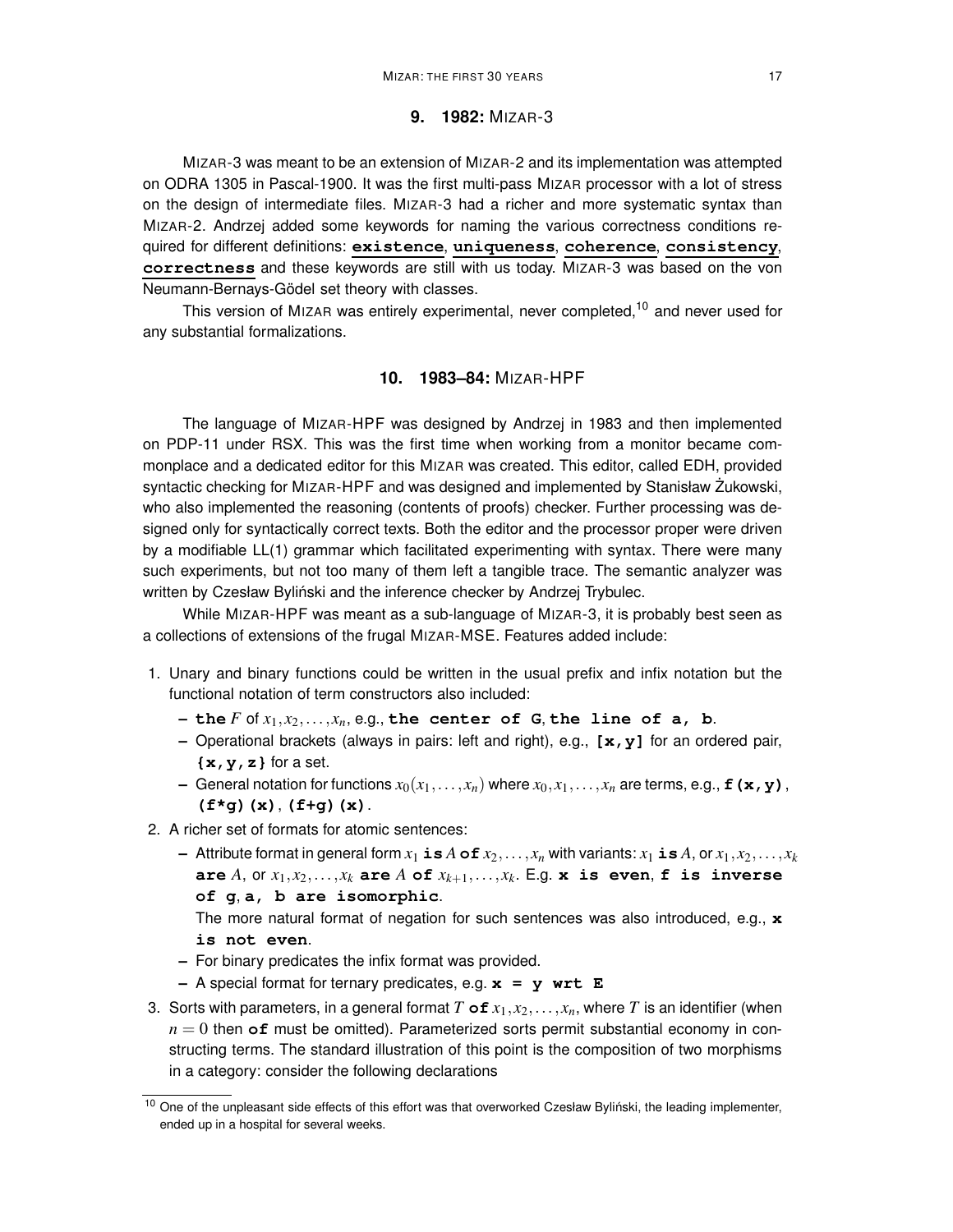```
let C be category;
let a,b,c be object of C;
let f be morphism of a, b;
let g be morphism of b, c;
```
A straightforward notation for the composition of two morphisms could have looked like **Comp(C,a,b,c,f,g)** where all six arguments of the composition had to be specified explicitly.

In MIZAR-HPF the composition could use the natural notation **f\*g** where the remaining four arguments could then be reconstructed from the sorts of **f** and **g**. (This feature was available to some extent in MIZAR-2.) The omitted arguments were called hidden parameters, and thus HPF, for hidden parameters and functions.

4. Default quantifiers allowed for skipping of leading universal quantifiers at the formula level. Thus, instead of

**for A, B, C being SUBSET of U st A <= B & B <= A holds A = B**

one could shortly state  $A \leq B \& B \leq A \implies$  **A**  $A \neq B \neq B$  to achieve the same result provided an appropriate predeclaration (reservation) was made for **A**, **B** and **C** earlier.

In 1984, Andrzej started his one-year visit at the University of Connecticut in Storrs.<sup>11</sup>

### **11. 1986–1988:** MIZAR-4

In 1986, MIZAR-4 was implemented as a redesign of MIZAR-2, but taking into account features of all previous versions. The implementing team consisted of Czesław Byliński, Marcin Mostowski, Andrzej Trybulec, Edmund Woronowicz, Anna Zalewska and Stanisław Żukowski. Since the target machine, PDP-11, was relatively small it was necessary to design a number of passes that communicated through files. Originally there were seven passes and the split into passes was mainly forced by the limited amount of memory on the machine (which were really Soviet clones of PDP-11 named SM-4 working under RSX-11). Over time the passes were taking on meaningful roles and their number was reduced to four when MIZAR-4 gave birth to PC-MIZAR in late 1988.

In late 1986 MIZAR-4 was ported to PCs and distributed to several dozen users over the next few years (its distribution continued until early 1989). MIZAR-4 was also an experimental system that was subjected to intensive evolution.

The switch to PCs under DOS also resulted in a not very good decision to use extended ASCII IBM Set II. The initial excitement of having several dozen characters that frequently occur in mathematical texts (and many characters that do not occur there at all) faded very quickly in the first attempt to port the system to Linux in November of 1999. The extended ASCII disappeared in September of 2001, however, its 12 year presence caused a lot of grief for people that did not use vanilla DOS systems (but it did not concern the core MIZAR team).

We would like to mention that Grzegorz Bancerek started his university studies in 1985 and by 1987 joined the MIZAR group; Grzegorz's presence has had a big impact on the entire future of MIZAR.

<sup>&</sup>lt;sup>11</sup> Most likely, this visit would have had continued if not for Andrzei's problems with his US visa. Having a single entry US visa, Andrzej left the US for a MIZAR workshop in Belgium and upon his return was stopped at the US border. But this story is best told by Andrzej himself.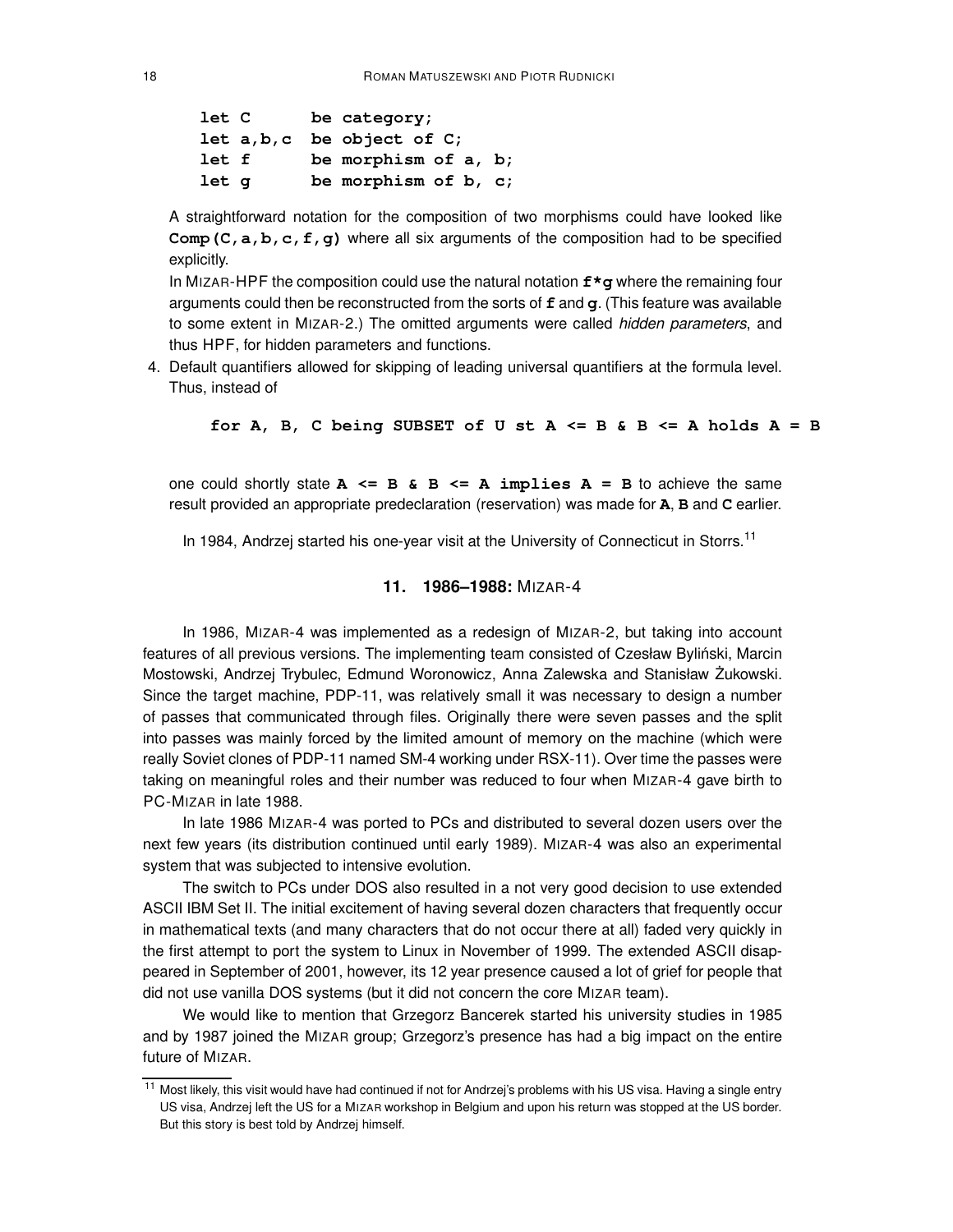#### **11.1 Vocabularies**

Unlike in all previous MIZARs, one could now define multi-character symbols to be used in formats of predicates and functors and one could also define operational brackets. These symbols constituted a separate lexical category and parsing relied on their recognition. The symbols were declared in special files called *vocabularies*.

The declaration of vocabulary symbols added substantial diversity to the MIZAR texts as now the allowed formats for predicates and operations included infix (prefix, postfix) notation with an arbitrary number of left and right (right, left) arguments. Although it does not seem like a big change, written MIZAR texts became more varied and easier to read. Further, within the **environ** part, one could define priorities for the defined symbols of predicates and functors such that some economy of parentheses was under control of the text author.

But there was also a side effect causing quite unexpected albeit minor troubles. Namely, an identifier declared as a symbol in a vocabulary could not serve as an identifier anymore. The most frequent mishap was with the single character **U** which was used as symbol for set union and any attempt to use it as an identifier (for a variable or a label) led to a not immediately obvious syntactic error. Even experienced MIZAR users tripped over this. It took years before such "symbolic" traps were eliminated (set union is now written as **\/**).

### **11.2 Predeclared**

Two modes **set** and **Any** were predeclared but their meaning must have been given in every article. (Mode **Any** has been eliminated in mid 90s.) Also, modes **Element of** and **set of** were predeclared, the former took an argument which was a **set** while the latter's argument was a mode. The elementhood relation was not predeclared and some authors used **in** while other preferred ∈, <sup>a</sup> character available in extended ASCII.

**Nat** was predeclared and small non-negative integer constants were recognized as objects of type **Nat**.

### **11.3 Reservation**

One could **reserve** types of variables, for example:

#### **reserve a,b,t,x,y,z,m,n,k for Nat;**

such that later one did not have to specify types of variables

**for t,x holds t\*x=x\*t;**

and one could also omit leading universal quantifiers

 $n + m = m + n;$ 

which were added automatically. Interestingly, there were authors who preferred not to use this feature.

### **11.4 Definitions**

Definitions got uniform syntax and were written in definitional blocks delimited by **definition** and **end**. The keywords **func**, **pred** and **mode** indicated the nature of the defined notion. In definitions of functors, the keyword **it** was used to denote the object being defined, e.g.,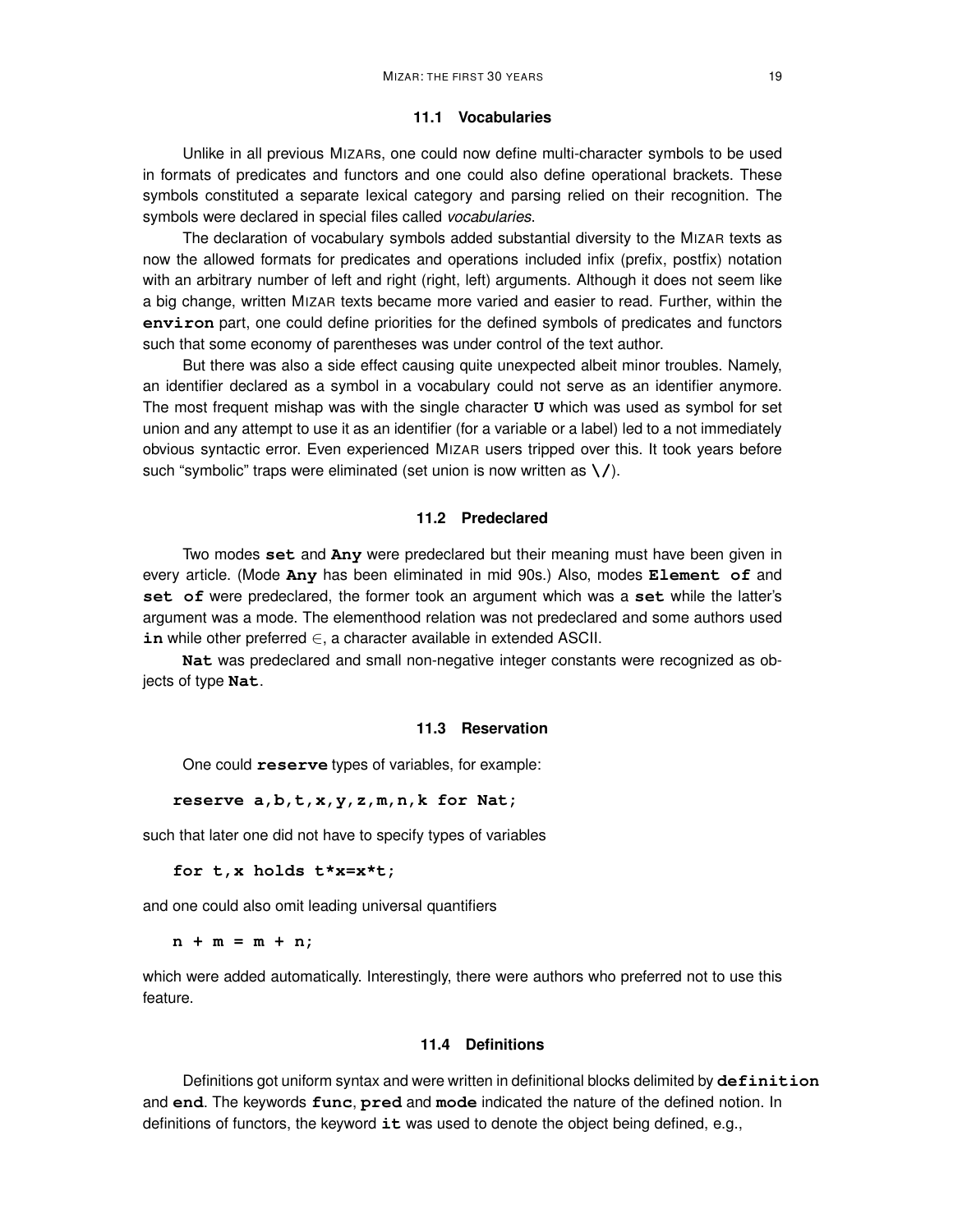```
definition
  let A, B be set;
  func A u B -> set means
   Union: x in it iff x in A or x in B;
```
The above defines the union of two sets and in the definiens **it** denotes the union of **A** and **B**. This keyword was also used in **mode** definitions, e.g.

```
definition
  mode open_set -> set means open: it = Int it;
end;
```
The definitions of functors and modes required correctness conditions to be proved; existence and uniqueness for functors; existence (i.e., non emptiness) for modes.

One could change the type of a functor by using the **redefine** statement, e.g.,

```
definition
  let A be set;
  let X, Y be Finite_Subset of A;
  redefine X u Y as Finite_Subset of A;
end;
```
The redefined functor had a more specific type as its arguments had narrower types. For a redefinition one needed to prove that the redefined functor was coherent with the original.

#### **11.5 Schemes**

Schemes got a new syntax and the induction scheme was now written as

```
scheme IND {P[Nat]}:
for n being Nat holds P[n]
 provided
    P[0] and
    for n being Nat holds P[n] implies P[n + 1];
```
#### **11.6 A problem**

MIZAR-4 evolved and its evolution was influenced by formalizing in MIZAR-4 more and more of interesting mathematics. Stanisław Czuba maintained a collection called CAMT for Central Archive of MIZAR Texts.<sup>12</sup> At the end of 1988, this collection included 19 texts contributed during 1987 and 1988.

It was easy to notice that the developed texts overlapped a lot especially in the environment part where authors were stating set theoretical preliminaries over and over again. Forever, people's tastes varied and these set theoretic preliminaries were stated using different notation. This led to a lot of repeated efforts and thus a waste of resources. Some sort of communication between independently developed texts was needed. Before this happened, MIZAR as a project got a financial boost.

<sup>&</sup>lt;sup>12</sup> In Polish: CATM for Centralne Archiwum Tekstów Mizarowych.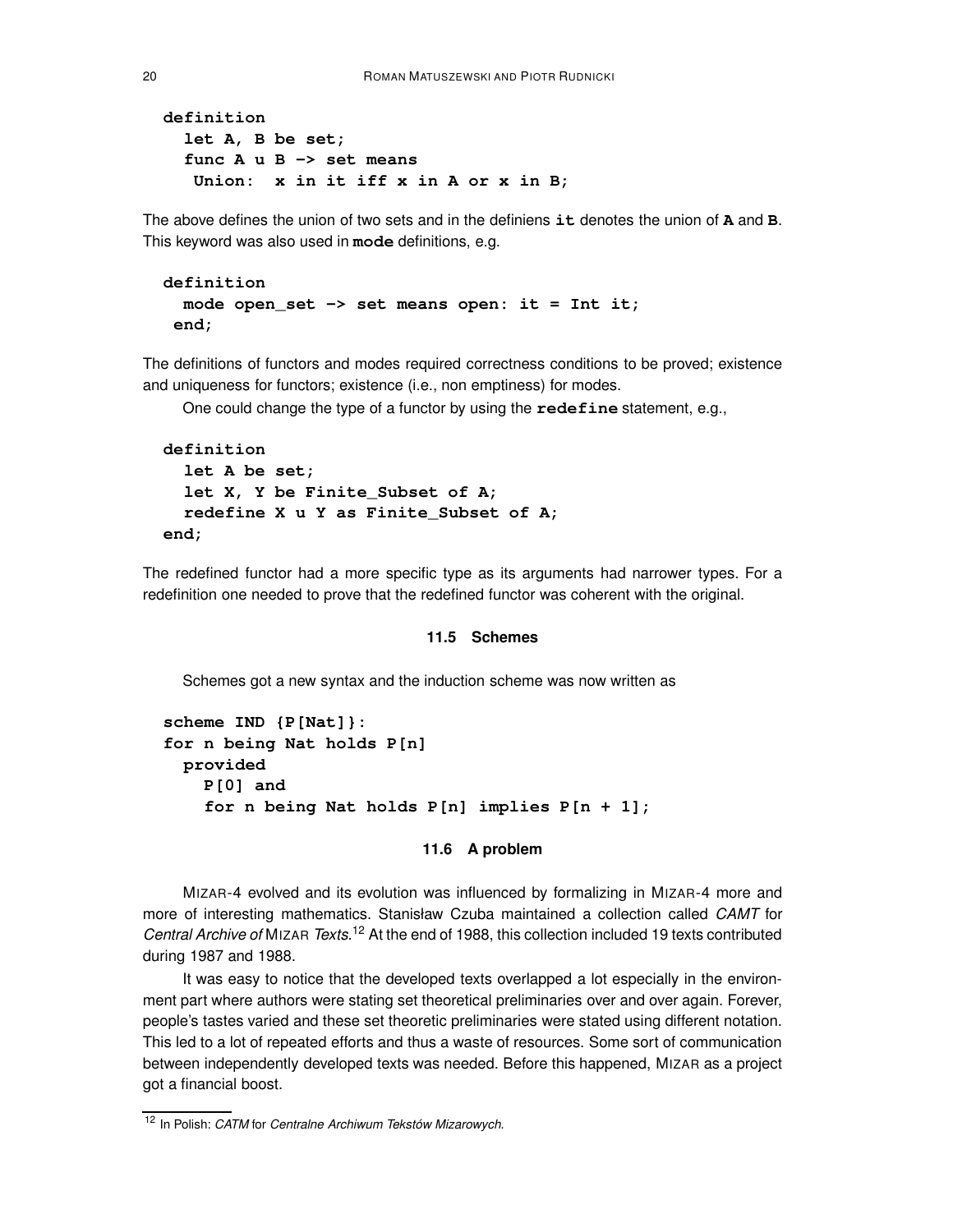### **12. 1987: RPBP III.24**

RPBP III.24 was not a name of a version of MIZAR. It is an acronym of a state research grant program of the Polish Ministry of Science and Higher Education from which the MIZAR group obtained substantial financing for a project named Logical systems and algorithms for computerized checking of proof correctness where the main goal of the project was stated as

Solving the problem of whether or not there is a system of logic suitable for

- **–** formalization of mathematical texts without substantially increasing their size, and
- **–** automated checking of their correctness.

In particular, in answer to the question of whether or not and if so then to what degree, the Polish system MIZAR satisfies the above requirements and determining directions of its development and its scope of application.

The research program was coordinated by Prof. Witold Marciszewski and lasted for five years, 1987-1991. The grants obtained through the program provided major funding for the development of the MIZAR system and especially the library. During these five years, a dozen of scientific institutions from all over Poland were involved with the participation of about 100 people. These efforts resulted in almost 250 MIZAR articles being contributed to the MIZAR library.

### **13. 1988-89:** MIZAR **and** MML

The ongoing evolution of MIZAR-4 and its implementation on PCs, prompted Andrzej to name the language simply MIZAR and call its implementation PC-MIZAR. While articles in previous versions of the language must have been self-contained, the final MIZAR has an accompanying data base and allows for cross-references among articles. The role of the environment part of an article has changed from that in MIZAR-4: the environment section may now only contain directives importing resources stored in the data base.

The implementation of PC-MIZAR was carried out during 1988 by Andrzej with Czesław Byliński and other implementors of MIZAR-4. The first three articles were included into the data base on January 1, 1989—this is the official date of starting the Mizar Mathematical Library— MML, although this name appeared much later.

### **13.1 Axiomatics**

As of January 1, 1989, the MIZAR data base consisted of three axiomatic articles contributed by Andrzej:

- **– HIDDEN**, see [8, pp. 191–193], contained the declarations of built-in notions and there were quite a number of them:
	- modes: **Any**, **set**, **Element of**, **DOMAIN**, **TUPLE of**, **Subset of**, **SUBDOMAIN of**, **Real**, **Nat**.
	- predicates:  $=, \in, \le$  (for real numbers).
	- functors: Cartesian product of 2, 3, and <sup>4</sup> sets, **bool**—powerset, **REAL**—the domain of real numbers, **NAT**—the domain of naturals, **+** and · for addition and multiplication of reals.

This special article has been substantially trimmed over time, see [3] and now contains only the declarations of: mode **set**, equality **=** and inequality **<>** and elementhood, now written as infix **in**. All other elements originally in **HIDDEN** have been constructed and are not built-in anymore.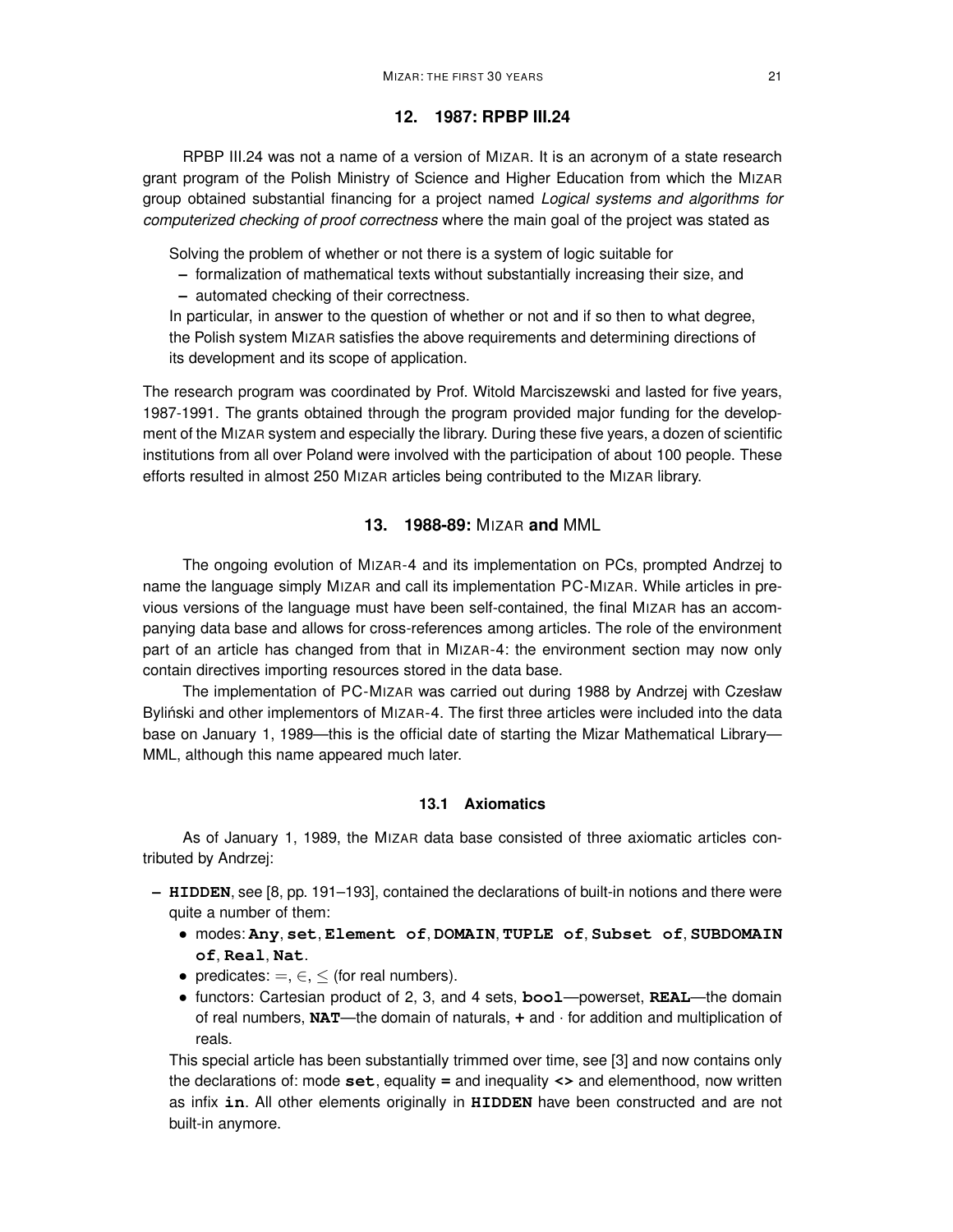**– TARSKI**, see [11], contained axioms of essentially ZF set theory in which the axiom of infinity was replaced by the axiom of existence of arbitrarily large, strongly inaccessible cardinals (the so called Tarski axiom). This choice of foundation instead of just ZFC was motivated by certain constructions done in category theory.

This axiomatic article has changed only a little, see [12]. One change concerned the removal of the auxiliary mode **Any**, the other change removed the axiomatic definition of powerset as it can be properly defined using the Tarski axiom.

**– AXIOMS**, see [13], titled Built-in Concepts, provided properties of built-in notions declared in **HIDDEN** including axioms of strong arithmetic of real numbers and naturals. Having the real numbers available axiomatically from the beginning allowed users to develop a lot of mathematics right away. It was as late as March 1998 when Andrzej and Grzegorz Bancerek completed the construction of real numbers. The axiomatic article **AXIOMS** became a normal article in which all theorems are proven and its title is now Strong arithmetic

of real numbers (see [14]).

### **13.2** MML

The first "regular" article titled *Boolean Properties of Sets*, [16] was included into the data base on January 6. By the end of 1989, there were 66 articles in the collection, covering mainly the basic mathematical toolkit. 15 years later, at the time of this writing, MML consists of 855 articles and about 50 articles are contributed each year. Almost all of the material about the current state of MML is available at **http://mizar.org**.

MIZAR—the language—is a formal system of general applicability and as such has little in common with any set theory. MML is a specific application of MIZAR in developing mathematics based entirely on a set theory (see [12]). In building MML, the MIZAR language, the assumed logic, and the chosen set theory provide an environment in which all further mathematics is developed. This development is *definitional*: new mathematical objects can be defined only after supplying a model for them in the already available theories. MIZAR has been always based on classical logic because this is the logic used by almost all mathematicians.<sup>13</sup>

In the last 15 years, the evolution of the MIZAR system has been driven by the growth of MML. All major components of the system—the MIZAR language, the verifier and the MML itself—have undergone numerous changes, too many to even mention the more important ones here. Unfortunately, there is only sparse and incomplete documentation that would allow tracing this evolution. The situation has improved substantially since all the MML files have been kept under CVS from the beginning of 2002.

Although the MIZAR language and its processor evolve, their pace of change is relatively slow. However, even a small change in the language or the verifier may cause vast changes in the MML; MML is maintained to conform with the current version of the processing software. Besides these types of updates, MML undergoes many changes and it is continually revised in an effort to improve its integrity. This imprecise term covers quite a number of diverse issues: choice of symbols and notation for new (and old) constructors, typing hierarchy, repetition or presence of almost equivalent notions, redundant (repeated or weaker) theorems, cumbersome formulation of theorems, etc.

MML is centrally maintained by the Library Committee now headed by Adam Grabowski. Essentially every submitted article accepted by the MIZAR verifier and which passed some automatic review is included into the library. Over the years, MML has grown to the size that searching it has become a problem for MIZAR authors. Even if one knows a lot of the library by

<sup>&</sup>lt;sup>13</sup> Let us note that most of the other proof assistants are based on some other logical calculi.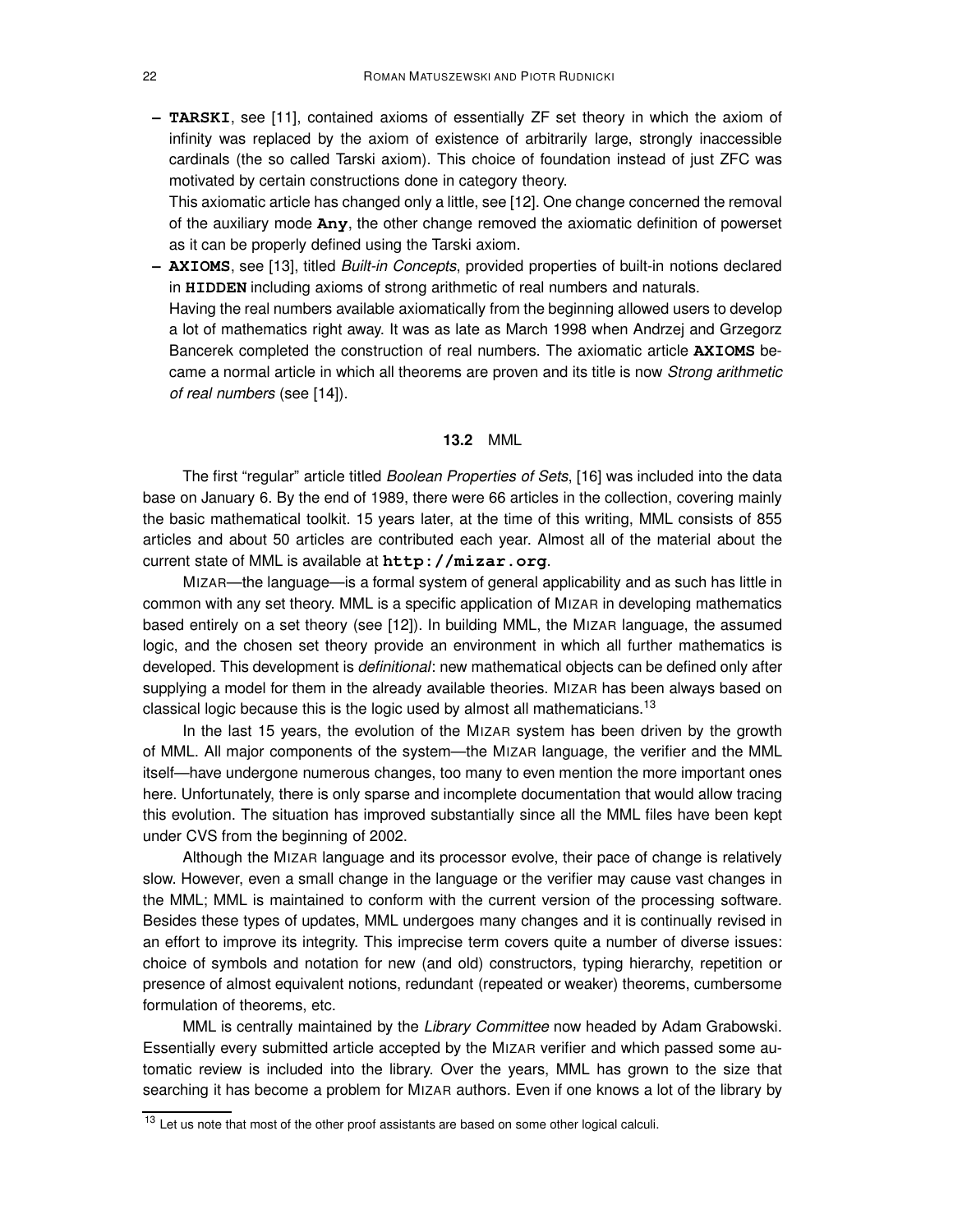heart, one still would like to use a tool for finding a needed fact or notion. For many years the search tool of choice was the **grep** utility. However, because MIZAR uses overloaded notations and different authors do not use notations in a uniform fashion, such searches usually return a lot of irrelevant material while missing some relevant items. Since 2001 Grzegorz Bancerek has been developing a tool called MML QUERY which allows for semantics based browsing and searching.

The organization of material stored in MML is not fixed. MML can be seen as a collection of intertwined MIZAR articles where authors include whatever is to their liking. Such articles correspond to *primary* scientific information that over time give rise to the *secondary* information, i.e., overviews, monographs, textbooks. In 2002, the MIZAR team has begun building an Encyclopedia of Mathematics in MIZAR, EMM, whose articles have a monographic character and are extracted from the "raw" material of the contributed articles in a semi-automatic way. This process is assisted by MML QUERY. Currently, there are five such encyclopedic articles covering: Boolean properties of sets and basic arithmetic of real and complex numbers.

### **13.3 FM and JFM**

In April-May 1989, Andrzej visited Edmonton and together with the second author was working on a new MIZAR article. This work revealed the need for a better means to search the available articles, or at least to browse through and read them. A superficial translation of MIZAR articles into  $T_F X$  was prepared and reported in [8]. This small experiment was one of the steps toward the printed journal Formalized Mathematics<sup>14</sup>. Several months later Roman Matuszewski and Stanisław Żukowski prepared more sophisticated technology for translating MIZAR abstracts into stilted English and then typesetting them in TEX (this work was initially supported by Fondation Philippe le Hodey, Bruxelles).

The problem with Formalized Mathematics is that once printed on paper the published abstracts have only some archival value and they do not reflect the evolving nature of MML making them of limited use for MIZAR authors. In the age of Internet, it was quite natural that an electronic, hyper-linked version of MIZAR abstracts be created. This materialized in years 1995–97 when Journal of Formalized Mathematics<sup>15</sup> was created with support from Office of Naval Research, USA. This electronic journal reflects the current version of MML abstracts in a variety of formats.

#### **References**

- 1. A. Grzegorczyk. Zarys arytmetyki teoretycznej (in Polish). PWN Warszawa, 1971.
- 2. L. A. Kalużnin. O języku informacyjnym matematyki (in Polish). Wiadomości Matematyczne, Roczniki PTM, VII(2), Warszawa 1964. This paper originally appeared in a collection: Prikladnaja ligvistika i mashinnyj perevod, Izdatielstvo Kievskogo Universiteta, 1962, pp. 21–29.
- 3. Library Committee. MIZAR Built-in Notions. **http://mizar.org/JFM/Axiomatics/hidden.abs.html**.
- 4. K. Prażmowski and P. Rudnicki. MIZAR-MSE. Delta (monthly, in Polish), 1983, 10(9), pp. 8–9. This is the first in a series of 10 popular articles which appeared monthly until June, 1984.
- 5. E. Ramm and E. Woronowicz. A computerized system of proving properties of programs. ICS PAS Reports No. 403, March 1980, Warszawa.
- 6. P. Rudnicki. What should be proved and tested symbolically in formal specifications? In 4th IEEE International Workshop on Software Specification and Design, pages 190–195, Monterey, Ca., 1987.
- 7. P. Rudnicki and W. Drabent. Proving properties of Pascal programs in MIZAR-2. Acta Informatica, 22:311–331, 1985. Erratum pp. 699–707.

<sup>14</sup> **http://mizar.org/fm**

<sup>15</sup> **http://mizar.org/JFM**